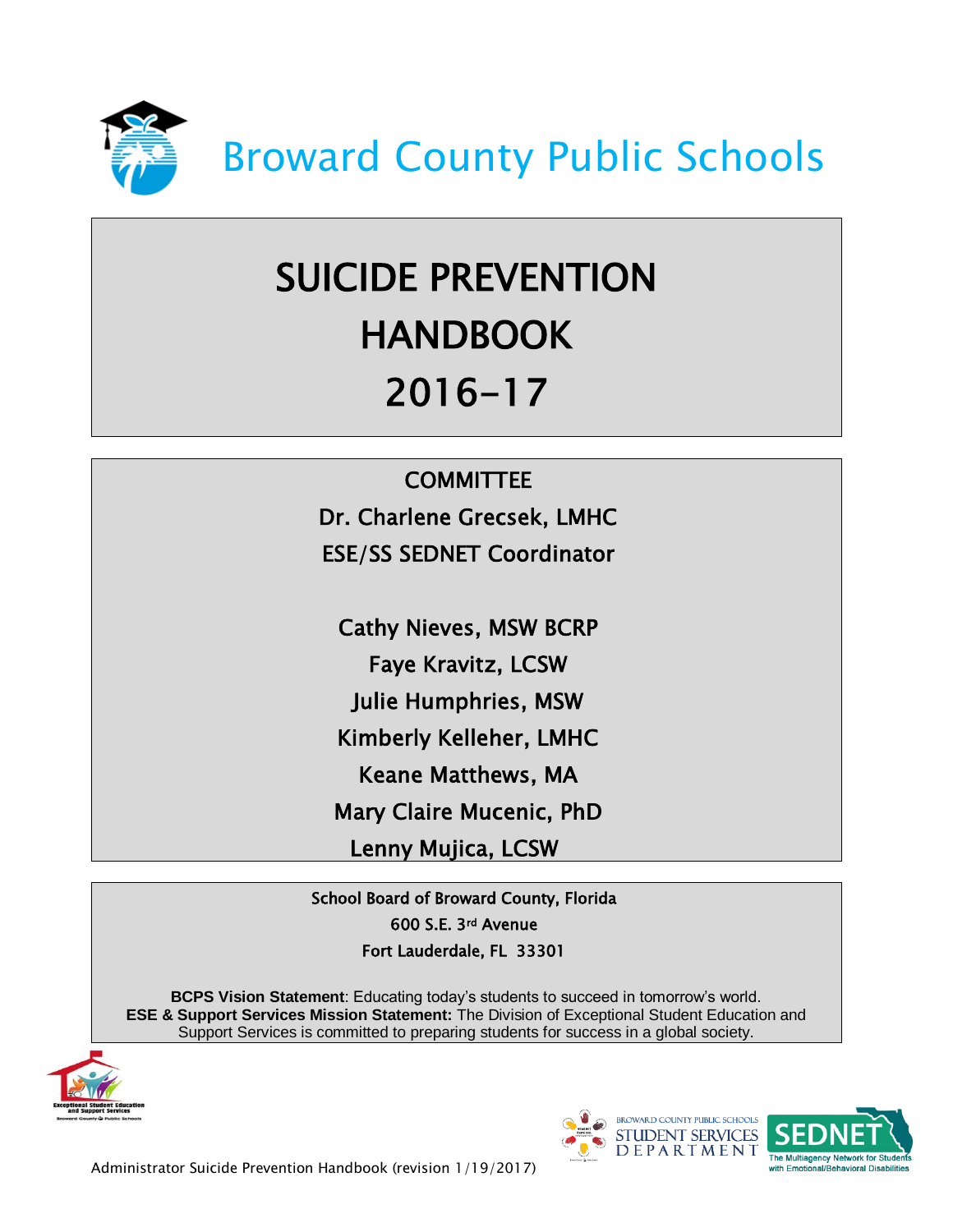### ● I n t r o d u c t i o n ●

According to Center for Disease Control suicide is the third leading cause of death among young people aged 10-24. More teenagers and young adults die from suicide than from cancer, heart disease, AIDS, stroke and chronic lung disease combined. It results in approximately 4,300 lives lost each year. Over twice as many people die by suicide in Florida than by homicide. In Florida, 3,035 deaths by suicide occurred. Florida is ranked 28 in number of deaths. On average, one person dies by suicide every three hours in Florida.\*

Deaths from youth suicide are only part of the problem. More young people survive suicide attempts than actually die. The 2015 Youth Risk Behavior Survey for Broward County youth grades 9-12 revealed that 9.3% or 6,453 students reported attempting suicide. This is of the 69,393 surveyed. This is the second highest number since the data started to be collected in 1991. The highest year was 1993 which was10.4%. In 2015, 2,429 (3.5%) youth in this survey reported a suicide attempt that needed to be treated by a doctor or nurse. This is the highest number in the history of collecting the data in Broward County Public Schools, the second highest percent was in 1991 at 1.2%. \*One of the most important things school professionals can do to prevent suicide is to identify the warning signs of suicide and recognize an adolescent at increased risk for suicide.\*

This manual was written to provide school personnel with the information necessary to identify potential suicides and to intervene.

\*Center for Disease Control and Prevention 2014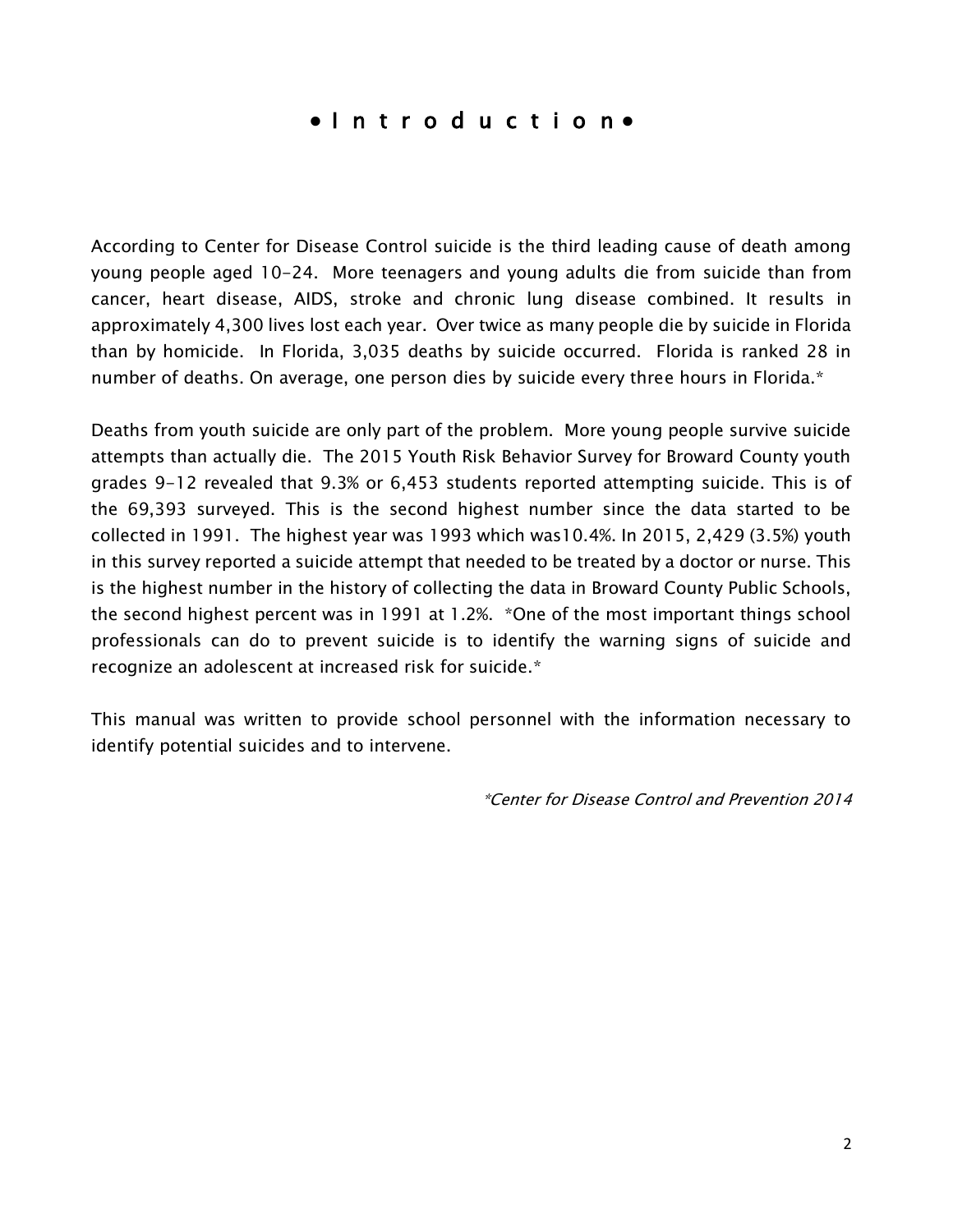# • Table of Contents •

| Appendix A: Possible Precipitating Events of Suicide & Risk Factors 16 |
|------------------------------------------------------------------------|
|                                                                        |
|                                                                        |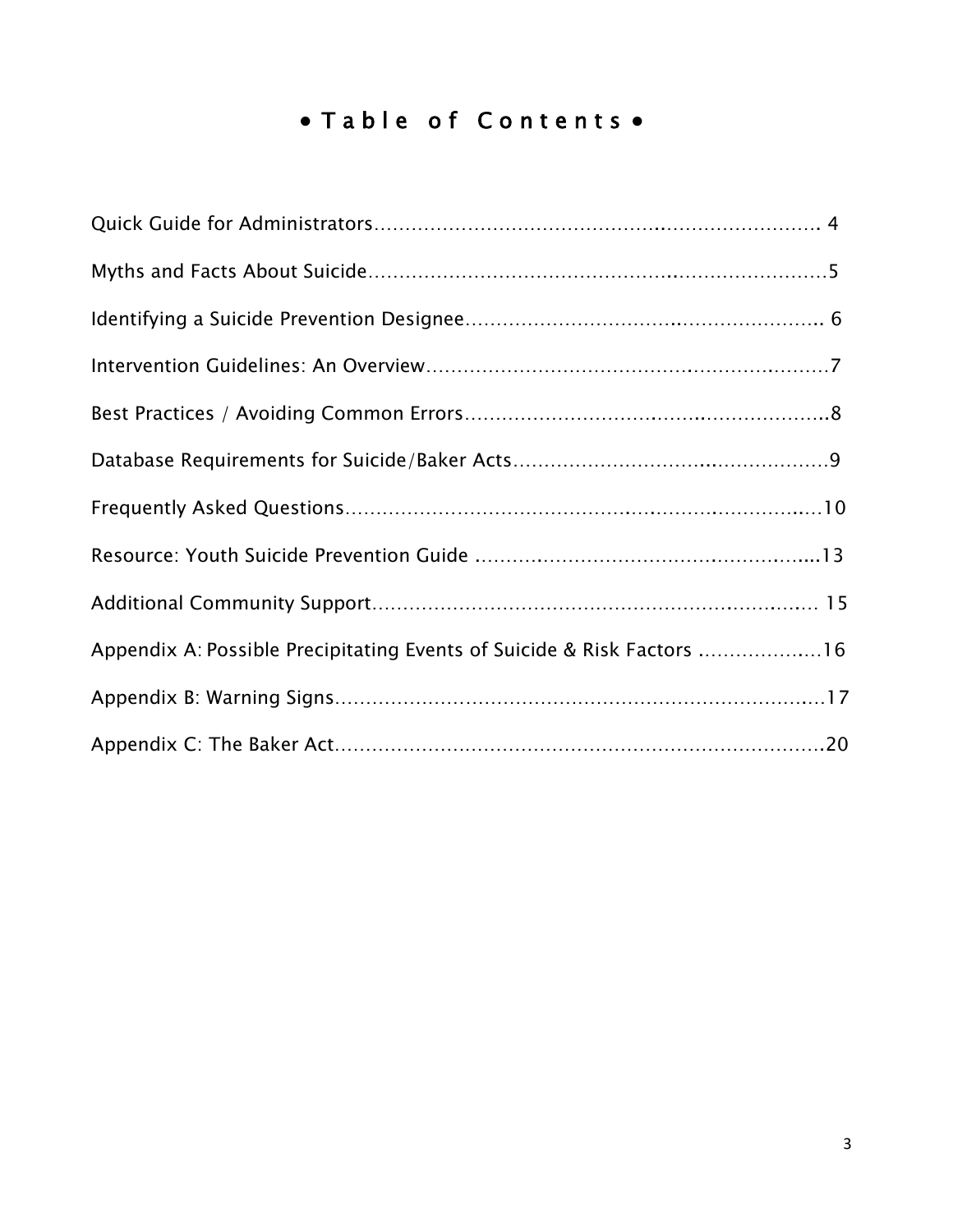# QUICK GUIDE FOR ADMINISTRATORS

If there is a concern about a student regarding suicide please note the following important steps:

- 1. Ensure the student is medically safe first. If the student is in medical danger (i.e. swallowed something, not breathing, bleeding or in an unsafe place), follow procedures for medical safety first.
- 2. Never leave the student alone. Keep the student with an adult at all times until the student has been determined to be no longer in danger to self.
- 3. Assess for suicide. This is most often done by a mental health professional, ideally your suicide prevention designee (SPD) (see additional information on identifying a SPD).
	- a. If your SPD is not on site, administration can contact School Resource Officer, Local Law Enforcement or the Youth Emergency Services Team (954-677-3113). Any of these entities can assess for suicidal risk.
	- b. If it is determined the student is at risk, SRO, Local Law Enforcement or YES Team can initiate a Baker Act and transport the student.
- 4. Contact the legal guardian. Schools must notify the legal guardian when there is a concern regarding suicide. Schools should not contact the legal guardian to take the student off campus whether that is home or to a hospital.
- 5. The school is responsible to assess and take action once the school has been made aware of the concern. Although the school must assess, a legal guardian can, once they arrive at the school, decide to take the student. The school should advise the guardian of the risk and concern for the student.
- 6. Suicide is not homicide. A threat assessment is NOT done if the student is threatening harm to self. The student is not breaking a policy or procedure when threatening harm to self.
- 7. When the student returns to school, the SPD can meet with the family to develop a safety plan. This is a plan that allows the student to identify who they can go to if they feel suicidal in the future.
- 8. Staff are required to enter information regarding suicide or Baker Acts in the database (see section on data entry).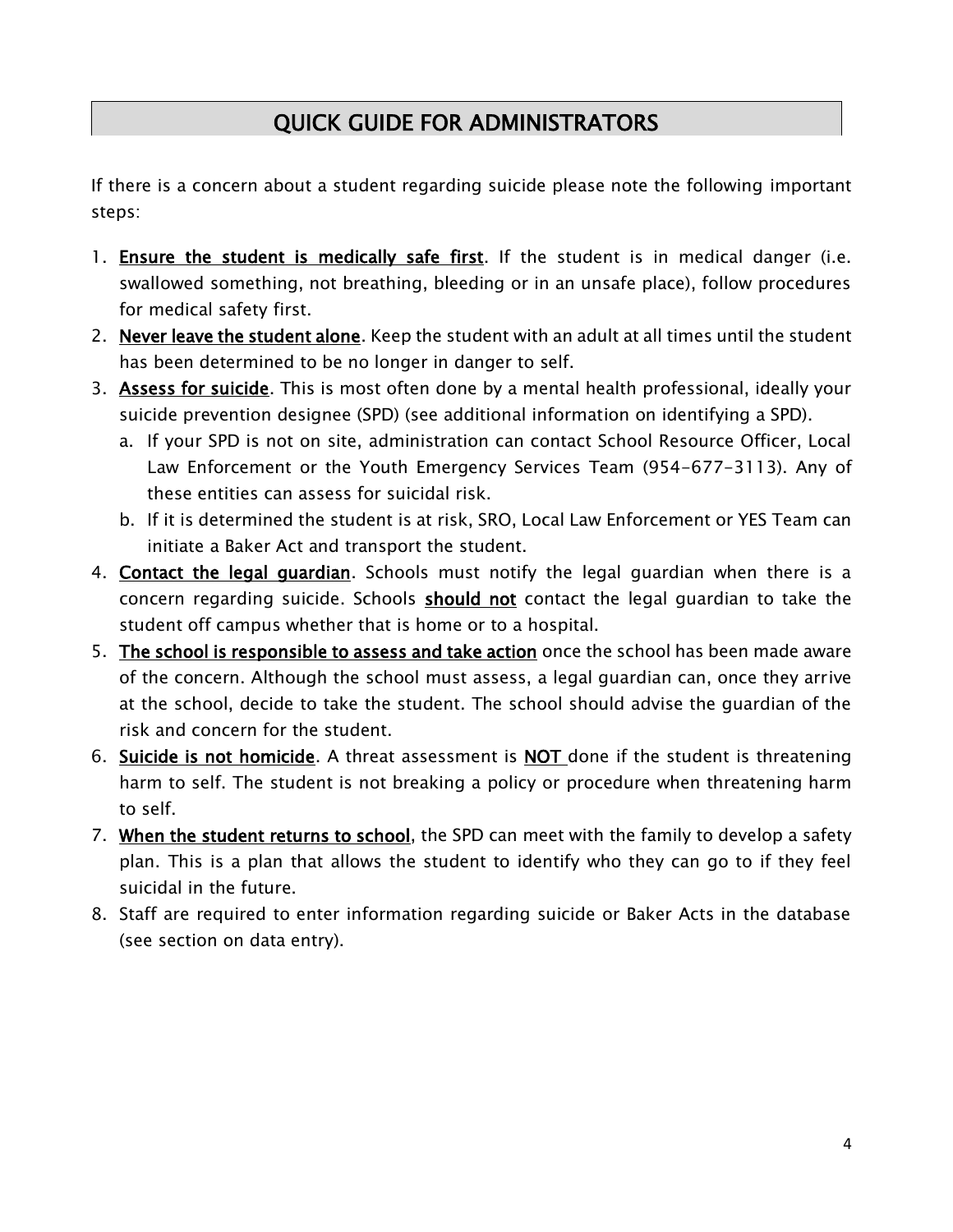| <b>MYTHS AND FACTS ABOUT SUICIDE</b>                                                                                                                                                                                                 |                                                                                                                                                                                                                                                                                                                                                                                                                                                                                                                                                                                          |  |
|--------------------------------------------------------------------------------------------------------------------------------------------------------------------------------------------------------------------------------------|------------------------------------------------------------------------------------------------------------------------------------------------------------------------------------------------------------------------------------------------------------------------------------------------------------------------------------------------------------------------------------------------------------------------------------------------------------------------------------------------------------------------------------------------------------------------------------------|--|
| <b>MYTH</b>                                                                                                                                                                                                                          | <b>FACT</b>                                                                                                                                                                                                                                                                                                                                                                                                                                                                                                                                                                              |  |
| Educating teens and<br>talking about suicide in<br>the classroom will<br>promote suicidal ideas<br>and suicidal behavior<br>Most teenagers will not<br>reveal that they are<br>suicidal or have emotional<br>problems for which they | When issues concerning suicide are taught in a sensitive educational context<br>they do not lead to, or cause, further suicidal behavior. Educational programs<br>help students identify peers at risk and help them receive the help they need.<br>Talking about suicide provides adolescents with an avenue to discuss their<br>feelings and to seek help from a friend or school staff member.<br>Most teens will reveal that they are suicidal. ** Although studies have shown<br>that they are more willing to discuss suicidal thoughts with a peer than a school<br>staff member. |  |
| would like emotional<br>help.                                                                                                                                                                                                        |                                                                                                                                                                                                                                                                                                                                                                                                                                                                                                                                                                                          |  |
| Adolescents who talk<br>about suicide do not<br>attempt or complete<br>suicide.                                                                                                                                                      | One of the most ominous warning signs of adolescent suicide is talking<br>repeatedly about one's own death.                                                                                                                                                                                                                                                                                                                                                                                                                                                                              |  |
| Parents are often aware of<br>their child's suicidal<br>behavior.                                                                                                                                                                    | Studies have shown that as much as 86% of parents were unaware of their child's<br>suicidal behavior.                                                                                                                                                                                                                                                                                                                                                                                                                                                                                    |  |
| Most adolescents who<br>attempt suicide fully<br>intend to die.                                                                                                                                                                      | Most suicidal adolescents do not want suicide to happen. Rather, they are torn<br>between wanting to end their psychological pain through death and wanting to<br>continue living, though only in a more hopeful environment. Such ambivalence<br>is communicated to others through verbal statements and behavior changes in<br>80% of suicidal youths.                                                                                                                                                                                                                                 |  |
| Suicidal behavior is<br>inherited.                                                                                                                                                                                                   | No specific suicide gene has ever been identified as determining or contributing<br>to the expression of suicide.                                                                                                                                                                                                                                                                                                                                                                                                                                                                        |  |
| Adolescent suicide occurs<br>only among poor<br>adolescents.                                                                                                                                                                         | Adolescent suicide occurs in all socioeconomic groups. Socioeconomic<br>variables have not been found to be reliable predictors of adolescent suicidal<br>behavior. Instead of assessing adolescents' socioeconomic backgrounds,<br>school professionals should assess their social and emotional characteristics<br>(i.e., affect, mood, social involvement, etc.) to determine if they are at increased<br>risk.                                                                                                                                                                       |  |
| There is not a significant<br>difference between male<br>and female adolescents<br>regarding suicidal<br>behavior                                                                                                                    | Adolescent females are significantly more likely than adolescent males to have<br>thought about suicide (1.5 to 2 times more likely) and to have attempted suicide<br>(3 to 4 time more likely). Adolescent males are 4 to 5.5 times more likely than<br>adolescent females to die by suicide however the lethality rate of female<br>attempts is increasing.                                                                                                                                                                                                                            |  |
| The most common<br>method for adolescent<br>death by suicide is drug<br>overdose.                                                                                                                                                    | Guns are the most frequently used method for deaths by suicide among<br>adolescents accounting for 67% of all adolescent deaths by suicide.<br>Hanging/suffocation is the second most used method and accounts for 18% of<br>all adolescent deaths by suicide.<br>Hanging/suffocation is also the most<br>frequently used methods by adolescent girls.                                                                                                                                                                                                                                   |  |

\*\*NOTE: A small percentage of individuals intent on dying by suicide may present no obvious signs and/or symptoms.\*Adapted from The 2012 Youth Suicide Prevention School-Based Guide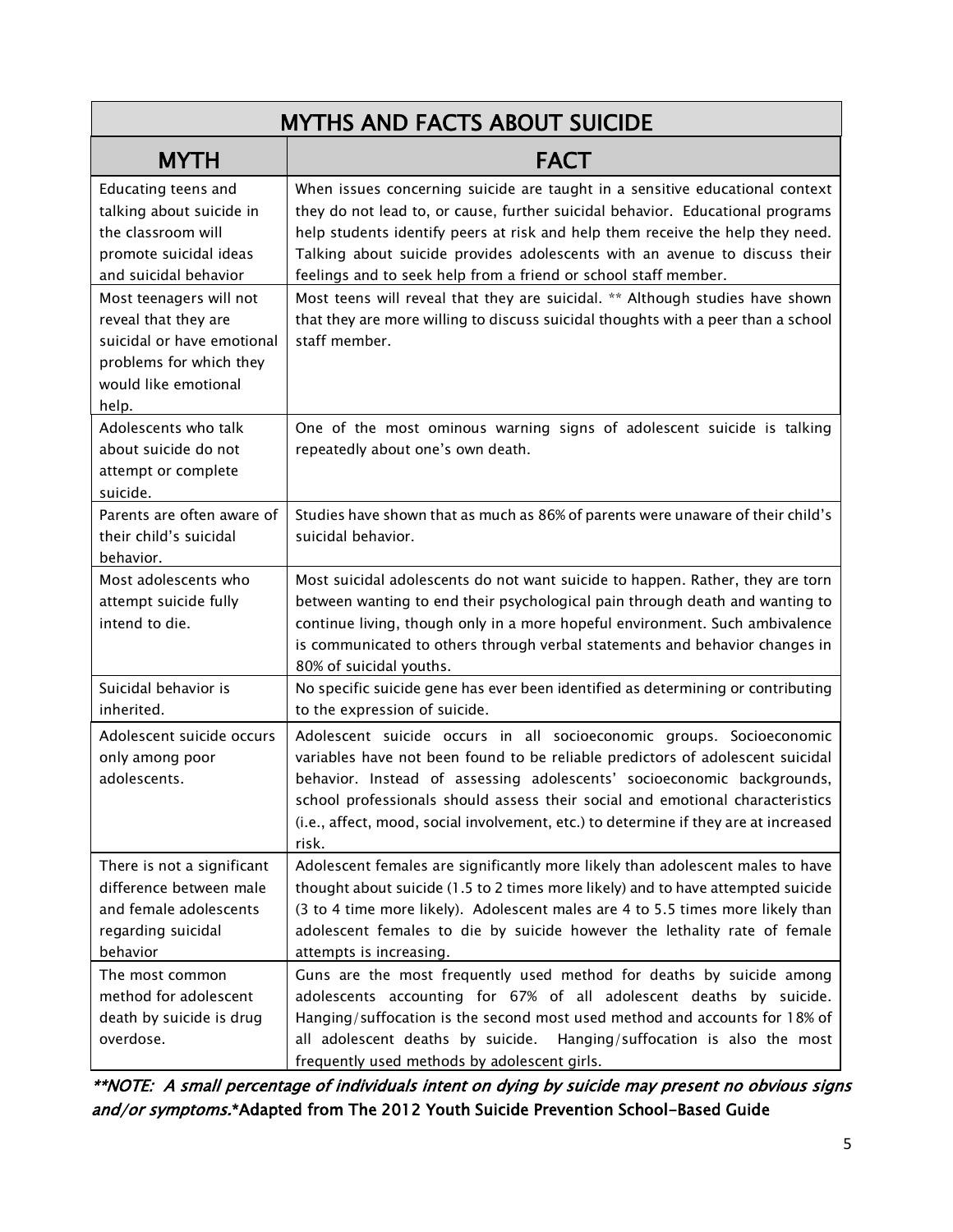### IDENTIFYING A SUICIDE PREVENTION DESIGNEE

- It is crucially important administration identify an SPD equipped to take appropriate steps to address suicide risks that arise in order to ensure student safety
- The Suicide Prevention Designee (SPD) acts as the primary school resource person trained to assess and intervene in suicide related incidents.
- The SPD will meet with students identified as exhibiting behaviors suggesting they may be at risk for suicide.
- Due to the significance of the role the SPD plays, it is highly recommended the following criteria be considered when identifying potential candidates.
	- o Must be trained in a mental health related field.
	- o Must be comfortable asking probing questions to determine risk of suicide.
	- $\circ$  Should be *full time school based staff* to ensure availability if an incident arises.
	- o Must become familiar with the Suicide Prevention Designee Handbook.
	- o May require release to attend SPD training
	- o An additional full time staff person should be identified as a secondary designee in the event the primary SPD is unavailable.
- All staff should know who their SPD is and how to contact them during a suicide related crisis.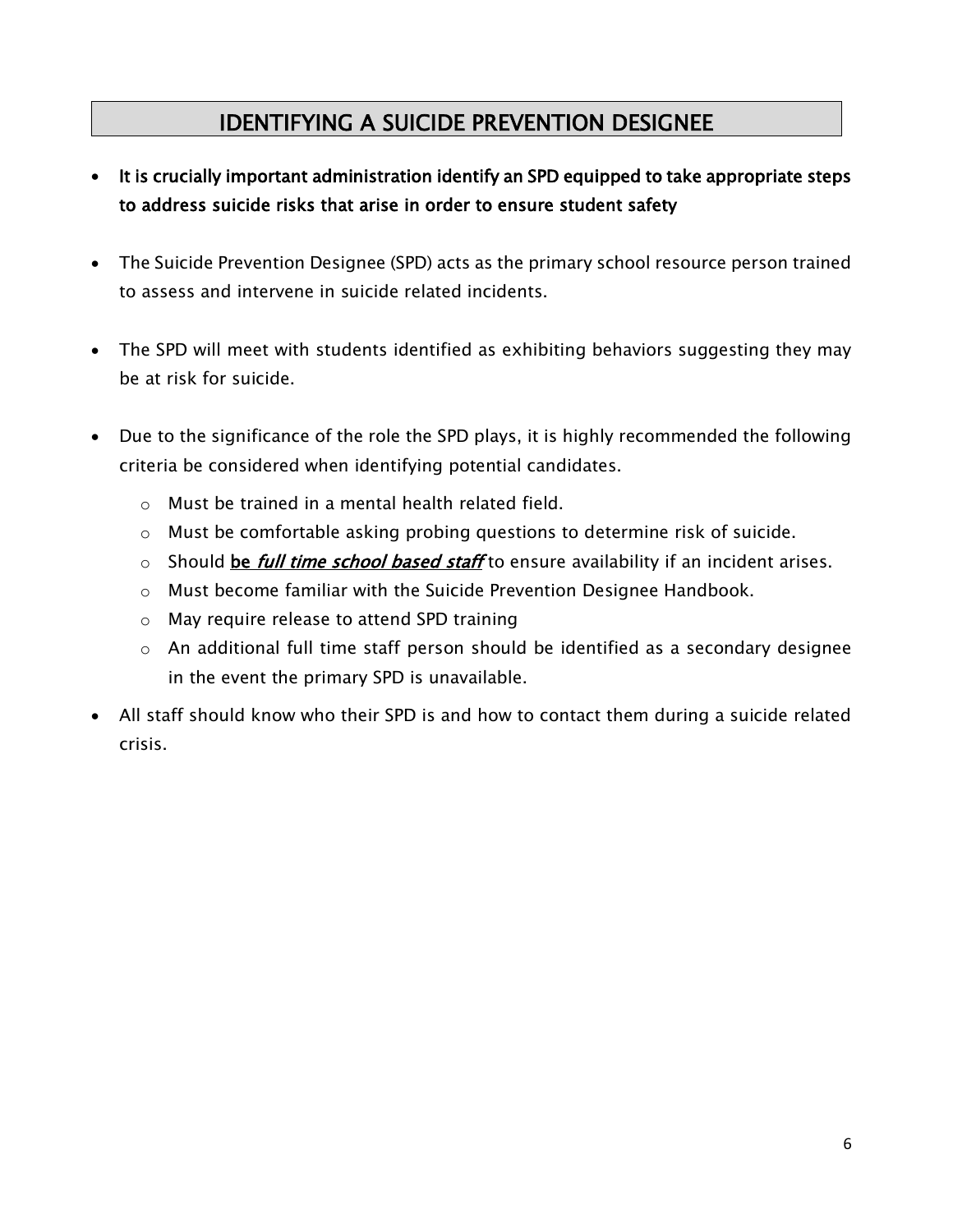### INTERVENTION GUIDELINES: AN OVERVIEW \*

- If several warning signs (Appendix A & B) are present or if a staff member just has a "gut level" feeling based on self-destructive comments of the student, they should be directed to trust their suspicions. Students who exhibit signs and/or symptoms may not necessarily be suicidal, but they are more than likely experiencing some difficulty in their lives.
- If there is any doubt a student may be in danger of harming himself/herself, staff is to immediately refer him/her to the SPD.
- Never leave the student alone.
- It is the responsibility of the SPD to immediately meet with a student and assess the severity of the risk and work with other resources to initiate appropriate interventions.
- The SPD will work with other school-based resource staff (school social worker, guidance counselors, school resource office, etc.) as needed
- Parent/caregiver must always be notified *unless* there is suspicion of abuse or neglect (in which case staff will follow District procedures for suspected abuse and neglect) or if the student is at the age of majority.
- While in the process of assessment for lethality the student must remain under the care and supervision of designated school personnel and is  $NOT$  to be released to the guardian/caregiver. If a parent wishes to take their child from school before an assessment has been completed utilize the School Resource Officer/Deputy.
- In the event a student is deemed to be at high risk for suicide by the SPD or has engaged in a suicide attempt administration will be informed immediately (following contact with any needed medical emergency services) and Baker Act procedures (APPENDIX C) will be initiated.
- The SPD will work with other school resource personnel to ensure an intervention plan is created and follow up communication takes place with the student and their parent/caregiver no later than the following day or upon return to school from a mental health receiving facility.
- In the event of a completed suicide follow procedures in the District Crisis Response And [Recovery Handbook](http://www.broward.k12.fl.us/studentsupport/psychologicalservices/html/resources.htm) located at:
	- o [http://www.broward.k12.fl.us/studentsupport/psychologicalservices/html/reso](http://www.broward.k12.fl.us/studentsupport/psychologicalservices/html/resources.htm) [urces.htm](http://www.broward.k12.fl.us/studentsupport/psychologicalservices/html/resources.htm)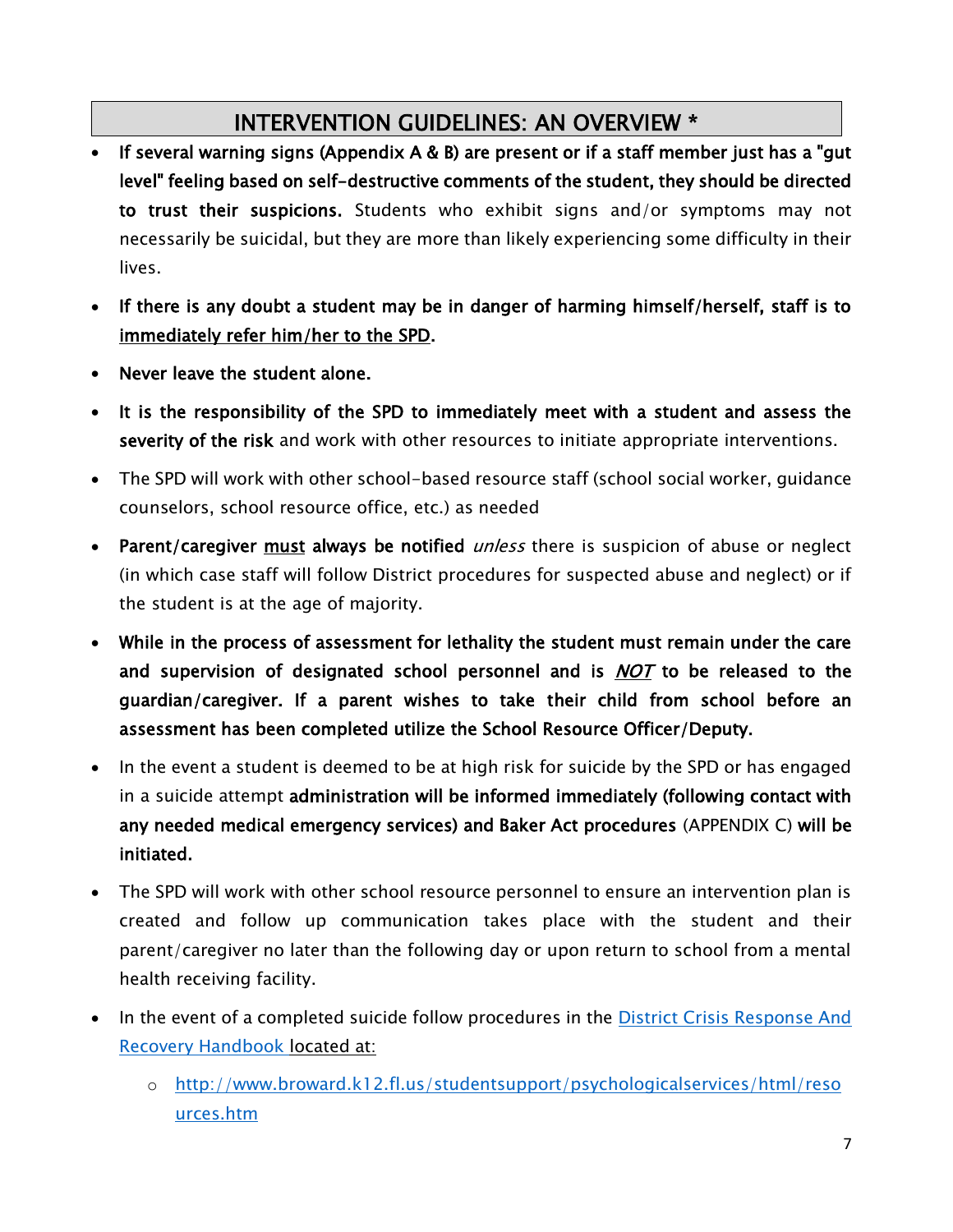- The SPD will ensure administration is apprised of any suicide related incidents.
- Document all incidents in the online Database provided (link provided to the SPD).

### BEST PRACTICES / AVOIDING COMMON ERRORS\*

Remain Calm at all times. Don't act shocked. Addressing the student in a calm, caring, nonreactive manner may help put them at ease. At the very least you want to minimize the chances of increasing their level of hopelessness.

Never leave the student alone or send the student away. This may just reinforce feelings of isolation and hopelessness.

Maintain privacy when talking to the student while also ensuring assistance is readily available if needed. When meeting with a student in an office leave the door partially open or have a second staff person in the room if feasible.

Never promise secrecy or confidentiality. Issues such as danger to self or others and physical and sexual abuse cannot be kept secret. If any adult in the state of Florida knows, or reasonably suspects, abuse or neglect of a child, he or she must report it to the Child Abuse Hotline. (1-800-962-2873). Follow District protocols for abuse reporting.

Always treat threats of suicide as real. Never dare a student to attempt suicide. Communicate that you respect the student's feeling. Assuming that a student is attention seeking is usually the reason behind under-reacting, which reinforces the student's feeling that no one understands or cares. Even if a student is seeking attention, you must act. The benefits could certainly outweigh the costs of not doing so. Even if a student has threatened suicide before take each incident seriously. The student is in need of help.

Avoid debating with the student about whether suicide is right or wrong. The goal is to listen and show concern. Avoid discussing morality, the value of life and how such a tragic act would affect family and friends. Some people in the student's life may be contributing to the suicidal crisis and the student may wish to hurt these people through suicide.

Remain patient with the student. Do not rush. You may need to spend some time with the student in order to ensure that he or she will remain safe.

Never try to physically take a weapon from a student. Doing so could endanger your life, the life of the student, and the lives of other people. Immediately call for assistance from security/SRO.

\*Adapted in part from 2012 Youth Suicide Prevention School Based Guide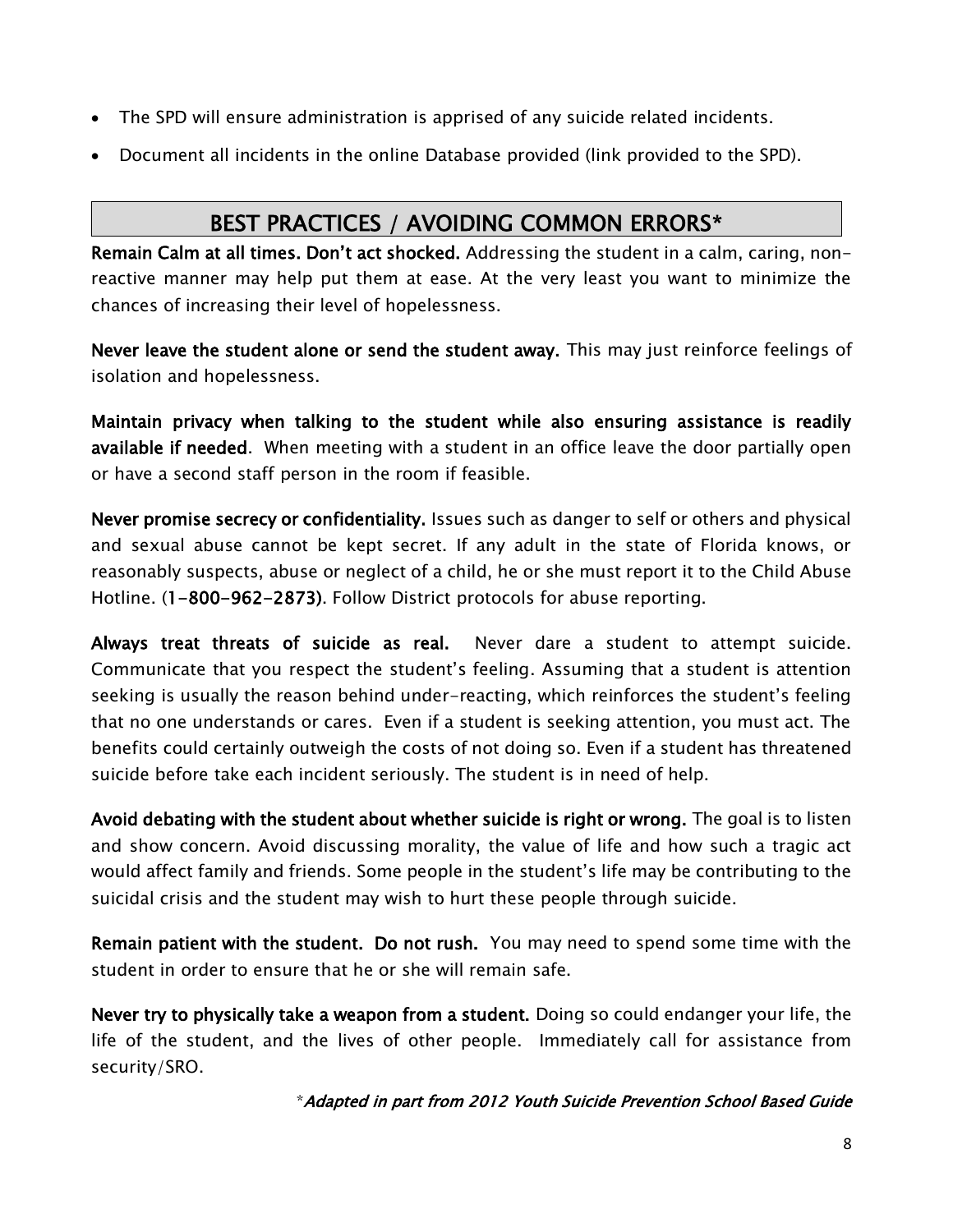### DATA BASE REQUIREMENTS for SUICIDE/BAKER ACTS

Each school designee is required to enter information in the database. The purpose of the database is track information as related to suicide or suicidal related baker acts. Each school has a specific login and password assigned to them. The suicide prevention designee is asked to enter the information as soon as the crisis is over.

Schools should enter all information in the database related to suicide. If any of the following occurs, the information should be entered into the database every time it occurs with a student:

- talks about suicide,
- writes or draws about suicide or suicidal intentions
- make any suicidal gestures or attempts

Schools should enter all information in the database related to Baker Acts.

- Baker Act for suicidal (danger to self)
- Baker Act for homicidal (danger to others)

The suicide data is reviewed daily by the ESE/SS Department, specifically SEDNET. The SEDNET department follows up with school to offer support related to the situation in relation to suicide. Data is tracked in the area of Baker Acts and support is offered to students who are Baker Acted due to suicide. Data as related to homicidal Baker Acts are reviewed and shared with other departments for support to the school.

Information that is entered into the database is confidential and should not be shared with anyone who is not working with student in the area. It is for this reason that only the identified suicide prevention designee should enter the information about the student.

Questions in the database are related to what has happened with the student: specifically describe the crisis, what supports were given and what was the final situation. If the final outcome of a suicidal student was a Baker Act then the person entering the data would answer yes to the Baker Act question complete the next section.

If your school does not have their assigned password and login, do not have the address of the database, or are experiencing any difficulties related to the database, the designee can call The District Office in charge of the data base at 754-321-3421 for support.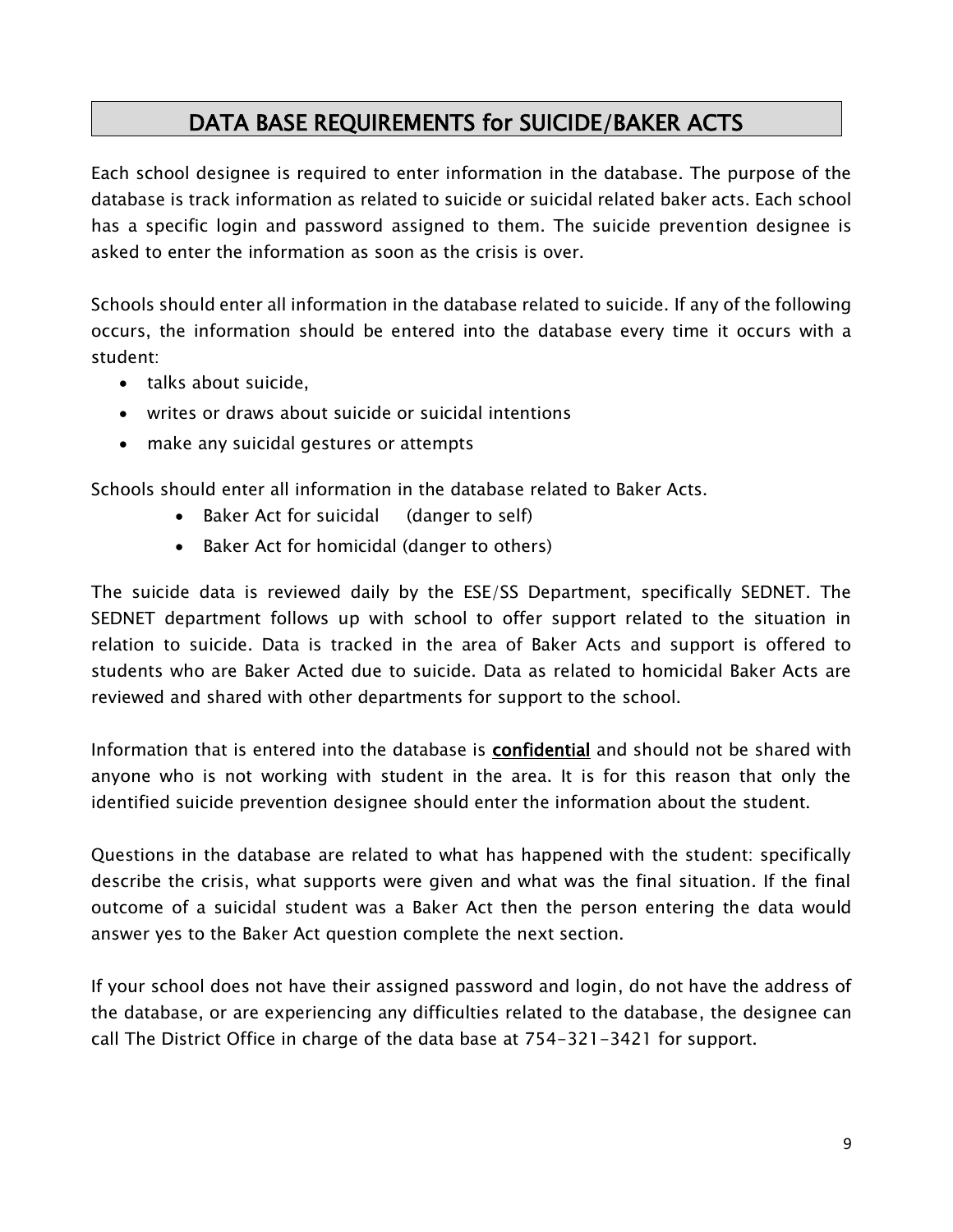# FREQUENTLY ASKED QUESTIONS ABOUT BAKER ACT AND SUICIDE PREVENTION

#### 1. Why doesn't the YES Team Baker Act students?

The student has to state that they are suicidal at the time the YES team is present. The purpose of the YES team is to assess/evaluate the student based on information given by the student at that moment in time. If a student does not state that they are suicidal with a plan then the YES team or any other licensed clinician cannot initiate a Baker Act per the Baker Act law. This is different from an assessment done by law enforcement or School Resource Officer. The law states that law enforcement can use third party information to determine if the person meets criteria for a Baker Act. The YES team can initiate a Baker Act if the student meets the criteria as indicated.

#### 2. Where should we document Baker Acts and Suicidal behavior?

There is a Baker Act/Suicide database that is accessible to the suicide designee at your school. Your school's suicide Designee need to have their assigned username and password to log in.

3. Is there any form/manual that tells us what to do when a student needs to be Baker Acted or if a student is suicidal?

Yes. There is a Suicide Prevention Handbook and Brainsharks that can be accessed online at [Suicide Prevention.](http://app.brainshark.com/brainshark/brainshark.net/salesportal/title.aspx?pi=zCNzdv4PAz0z0)

### 4. Our school does not have any of those problems. Why do we need to have a suicide prevention presentation?

Suicide should not be seen as a problem but rather as a need for help. Suicide Preventions presentations equip your school with the necessary skills and tools to assist students who are in need of support. It can help educate staff as to what certain signs may look like and prevent a suicide. Data indicates that suicide does not discriminate it can happen in all cultures, socioeconomic levels and educational levels.

### 5. We have a suicidal student at school, what should we do?

Your suicide designee has been offered training in the area; please contact them. Suicide Designee and Administration will want to be familiar with this before an incident occurs. If you have not attended a training or you have a new designee please contact 754-321-3421 to obtain information and training. The suicide prevention manual has specific information regarding what to do at the time and follow up procedures.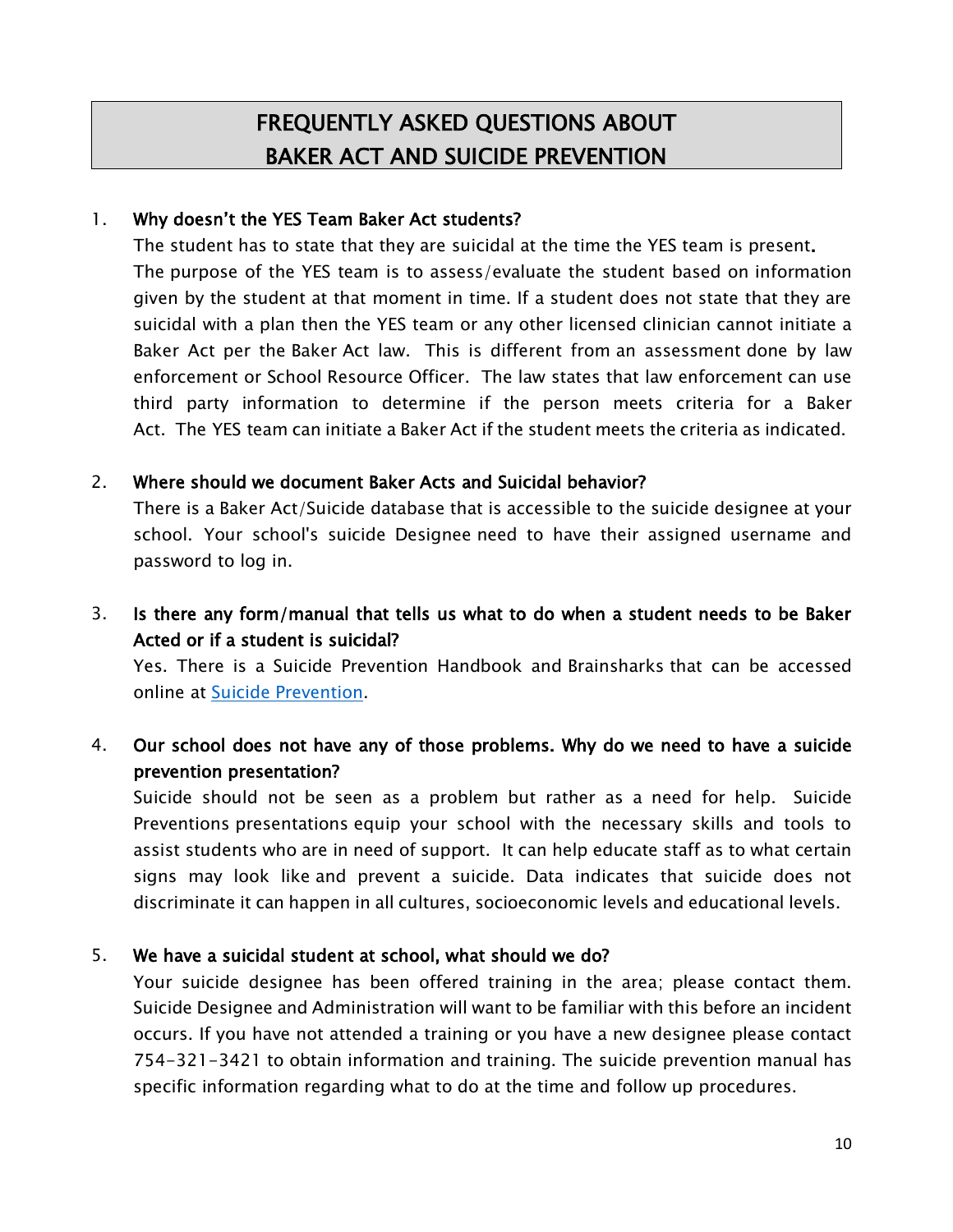Specifically, please note do not ever leave the student alone, contact the legal guardian as soon as you can.

At the time of crisis: Assess for risk of suicide. As the designee, you can contact the YES team at 954-677-3113 or your School Resource Officer or Local Law Enforcement for assistance in the assessment.

#### 6. Difference between Suicidal and Homicidal?

- Suicidal means that the student intends to harm self. This means danger to self. YES team can only assess if the student is at risk of suicide.
- Homicidal means that student intends to harm others. If a student threatens to harm others in any way the school is to follow the threat assessment procedures. The YES team cannot assess without consent for homicidal behaviors. The YES team cannot come and initiate a Baker act or intervene when a student is disruptive or destroying property. This is homicidal not suicidal.

### 7. Where can I get a suicide prevention presentation for my staff?

You can contact the SEDNET office at 754-321-3421

- 8. Where can I get username and password for baker act/suicide database? You can contact the SEDNET office at 754-321-3421 or Keane Matthews at 754-321- 3424.
- 9. Do we have a log a Baker Act/Suicidal behaviors even when it occurs off school grounds/campus?

Yes, All Baker Acts/Suicidal behaviors should be logged regardless of where it occurs. This will help us in identifying students that are in need of support and that follow-up can occur.

### 10. What is a SEDNET referral?

SEDNET referrals are generated by hospitals and treatment facilities at the discretion of their clinical team during discharge planning. For more specific information please contact the [SEDNET](http://app.brainshark.com/brainshark/brainshark.net/salesportal/title.aspx?pi=zBgz3MdFKz0z0) office at 754-321-3421 or view the Brainshark at **SEDNET** [Brainshark.](http://app.brainshark.com/brainshark/brainshark.net/salesportal/title.aspx?pi=zBgz3MdFKz0z0)

11. Why was a SEDNET referral not generated when the student was Baker Acted?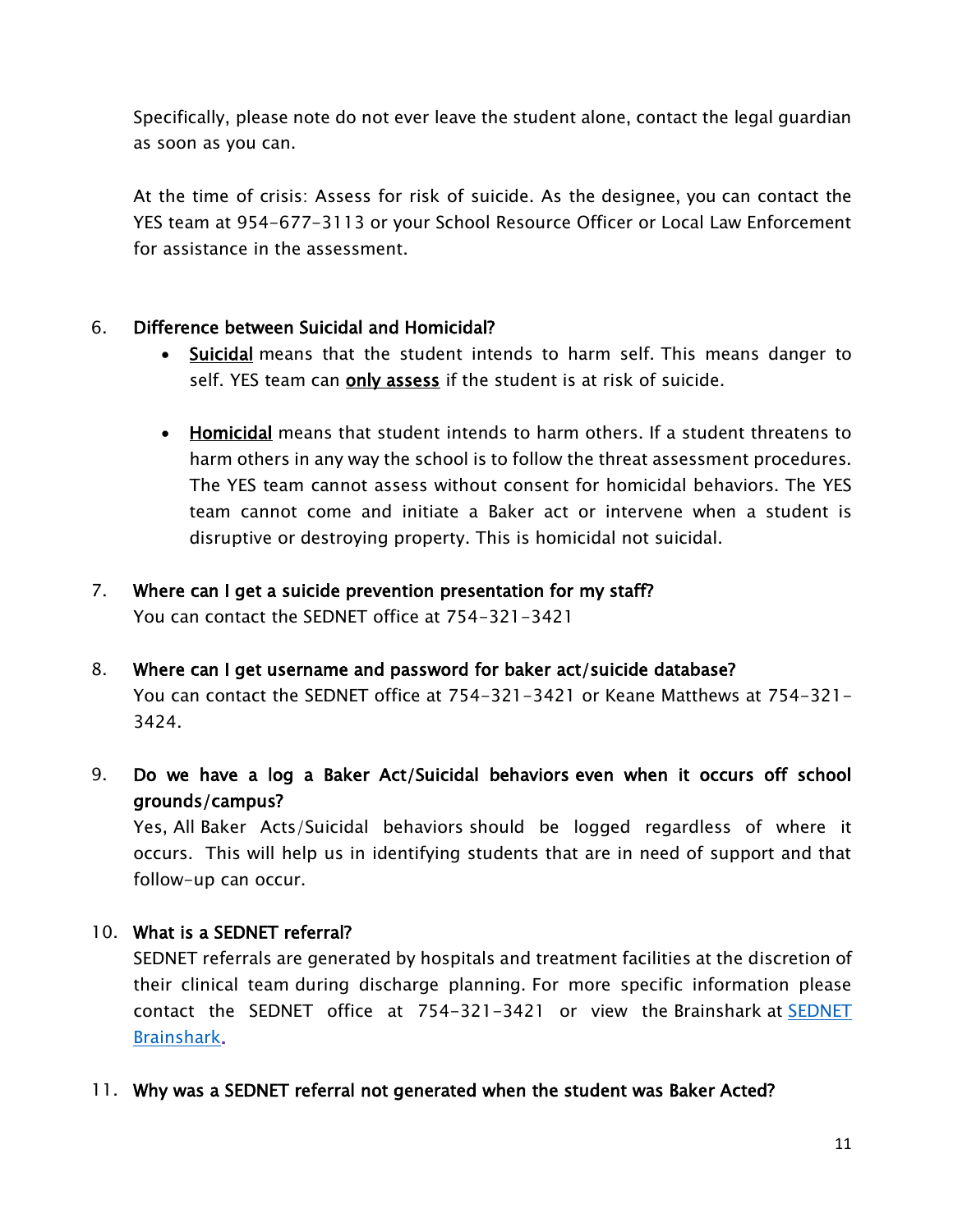Not all students who are Baker Acted will receive a SEDNET referral. The student's emotional well-being and academics have to be impacted as seen by the hospital social worker or clinical staff. For more information please view **SEDNET Brainshark**.

12. Once a SEDNET referral has been generated, how long does it take for a change of placement to occur?

A SEDNET referral is not a change of placement but rather it takes an expedited look at any additional academic support that may benefit the student.

13. I entered information into the database but I do not see my entry. What should I do? Please contact the SEDNET office at 754-321-3421 for assistance.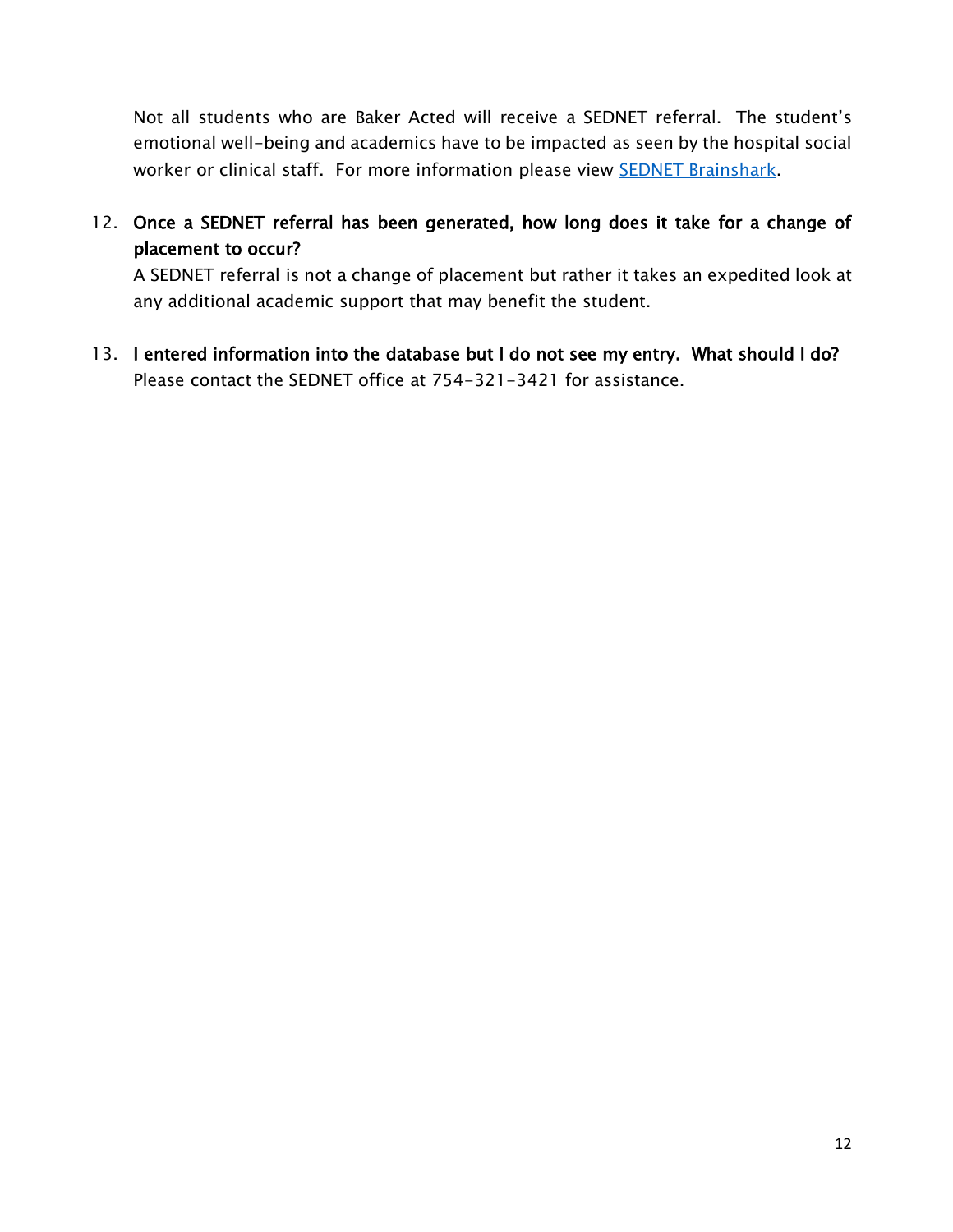### **RESOURCES**

# The Youth Suicide Prevention School-Based Guide <http://theguide.fmhi.usf.edu/>

This guide is designed to provide accurate, user-friendly information. The Guide is not a program but a tool that provides a framework for schools to assess their existing or proposed suicide prevention efforts (through a series of checklists) and provides resources and information that school administrators can use to enhance or add to their existing program. Included in the [Best Practices Registry \(BPR\) for Suicide Prevention.](http://www.sprc.org/strategic-planning/finding-programs-practices) Each item will open in a PDF that schools can download and apply. Should schools have questions regarding the guide they can call ESE/SS SEDNET Department.

#### Issue Briefs covered in the Guide:

[Information Dissemination in Schools](http://theguide.fmhi.usf.edu/pdf/2012PDFs/IB-1.pdf)

[School Climate](http://theguide.fmhi.usf.edu/pdf/2012PDFs/IB-2.pdf)

[Risk Factors: Risk and Protective Factors, and Warning Signs](http://theguide.fmhi.usf.edu/pdf/2012PDFs/IB-3a.pdf)

[Administrative Issues](http://theguide.fmhi.usf.edu/pdf/2012PDFs/IB-4.pdf)

[Suicide Prevention Guidelines](http://theguide.fmhi.usf.edu/pdf/2012PDFs/IB-5.pdf)

[Intervention Strategies: Establishing a Community Response](http://theguide.fmhi.usf.edu/pdf/2012PDFs/IB-6a.pdf)

[Intervention Strategies: Crisis Intervention & Crisis Response Teams](http://theguide.fmhi.usf.edu/pdf/2012PDFs/IB-6b.pdf)

[Intervention Strategies: Responding to a Student Crisis](http://theguide.fmhi.usf.edu/pdf/2012PDFs/IB-6c.pdf)

[Preparing for and Responding to a Death by Suicide: Steps for Responding to a Suicidal](http://theguide.fmhi.usf.edu/pdf/2012PDFs/IB-7a.pdf)  **[Crisis](http://theguide.fmhi.usf.edu/pdf/2012PDFs/IB-7a.pdf)** 

[Preparing for and Responding to a Death by Suicide: Responding to and Working with the](http://theguide.fmhi.usf.edu/pdf/2012PDFs/IB-7b.pdf)  [Media](http://theguide.fmhi.usf.edu/pdf/2012PDFs/IB-7b.pdf)

[Family Partnerships](http://theguide.fmhi.usf.edu/pdf/2012PDFs/IB-8.pdf)

[Culturally and Linguistically Diverse Populations](http://theguide.fmhi.usf.edu/pdf/2012PDFs/IB-9.pdf)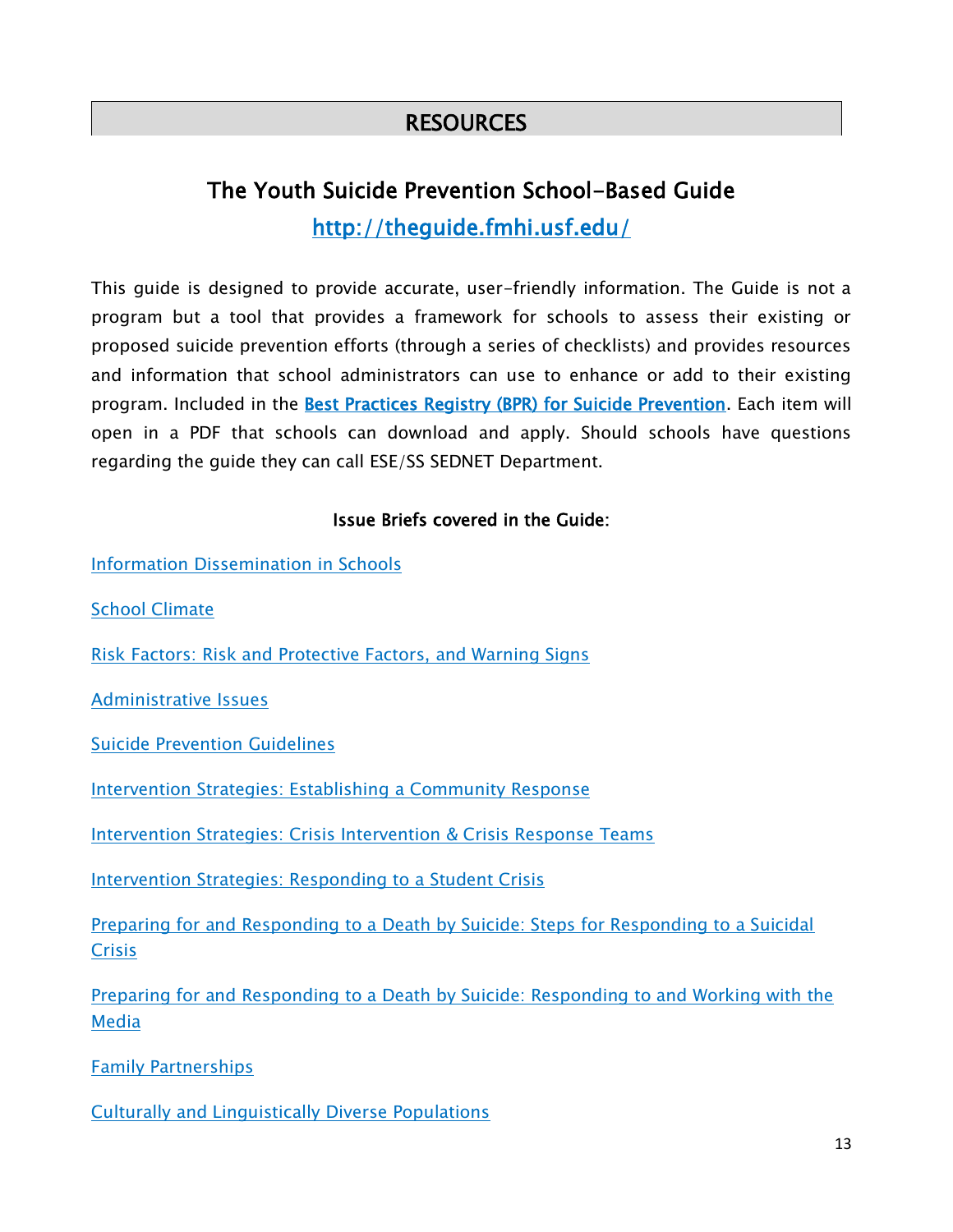### Self-Assessment Checklists for Schools:

[Information Dissemination in Schools](http://theguide.fmhi.usf.edu/pdf/2012PDFs/CL-1.pdf)

[Information Dissemination in Schools: The Facts about Adolescent Suicide](http://theguide.fmhi.usf.edu/pdf/2012PDFs/True-false.pdf)

**[School Climate](http://theguide.fmhi.usf.edu/pdf/2012PDFs/CL-2.pdf)** 

[Administrative Issues](http://theguide.fmhi.usf.edu/pdf/2012PDFs/CL-4.pdf)

[Suicide Prevention Guidelines](http://theguide.fmhi.usf.edu/pdf/2012PDFs/CL-5.pdf)

**[Intervention Strategies](http://theguide.fmhi.usf.edu/pdf/2012PDFs/CL-6.pdf)** 

[Preparing for and Responding to a Death by Suicide: Steps for Responding to a Suicidal](http://theguide.fmhi.usf.edu/pdf/2012PDFs/CL-7a.pdf)  **[Crisis](http://theguide.fmhi.usf.edu/pdf/2012PDFs/CL-7a.pdf)** 

[Preparing for and Responding to a Death by Suicide: Responding to and Working with the](http://theguide.fmhi.usf.edu/pdf/2012PDFs/CL-7b.pdf)  Media—[Sample Forms for Schools](http://theguide.fmhi.usf.edu/pdf/2012PDFs/CL-7b.pdf)

[Culturally and Linguistically Diverse Populations](http://theguide.fmhi.usf.edu/pdf/2012PDFs/CL-9.pdf)

[Suicide Prevention Programs](http://theguide.fmhi.usf.edu/pdf/2012PDFs/Programs.pdf)

[Resources & Links](http://theguide.fmhi.usf.edu/pdf/2012PDFs/Resources.pdf)

[Youth Suicide Warning Signs](http://www.youthsuicidewarningsigns.org/)

[National Suicide-Related Statistics](http://theguide.fmhi.usf.edu/pdf/2012PDFs/Statistics.pdf)

[Warning Signs Interactive Site](http://www.youthsuicidewarningsigns.org/)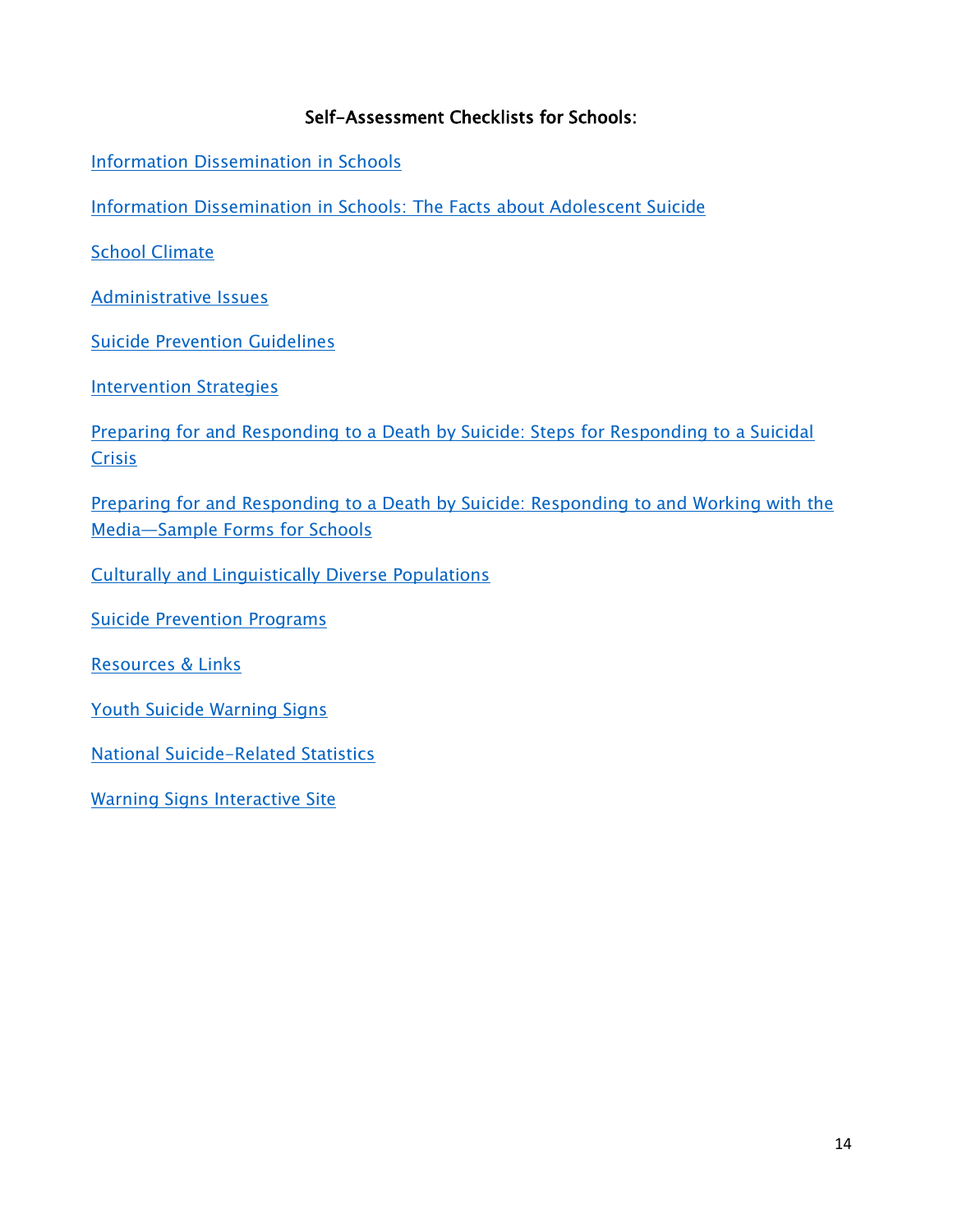# ADDITIONAL COMMUNITY SUPPORT

### FIRST CALL FOR HELP

Dial 211 or (954) 537-0211

### SUICIDE PREVENTION LIFELINE

1-(800) 273-TALK (8255)

### HENDERSON BEHAVIORAL HEALTH CENTER

(954) 677-3113

### Provides:

Crisis Team-Baker Act Process

Youth Emergency Services (YES TEAM)

Provides immediate emergency therapeutic services to children and families.

### SCHOOL SUPPORT

School Social Worker/School Psychologist/Suicide Prevention Specialist/Family Counseling Center-Post Crisis Family Support

### DISTRICT RESOURCE CONTACTS

(Do not leave voicemails regarding student suicide risk) Dr. Charlene Grecsek, LMHC

SEDNET Coordinator, ESE family Counselor Coordinator Suicide Prevention

(754) 321-3400

### Faye M. Kravitz, LCSW

District Coordinator, Student Services (School Social Work Services)

(754-321-1618)

Rosemary Russo, LCSW Family Counseling Program Coordinator

(754) 321-1590

Laurel Thompson, Ph.D.

Director of Student Services

(754) 321-1550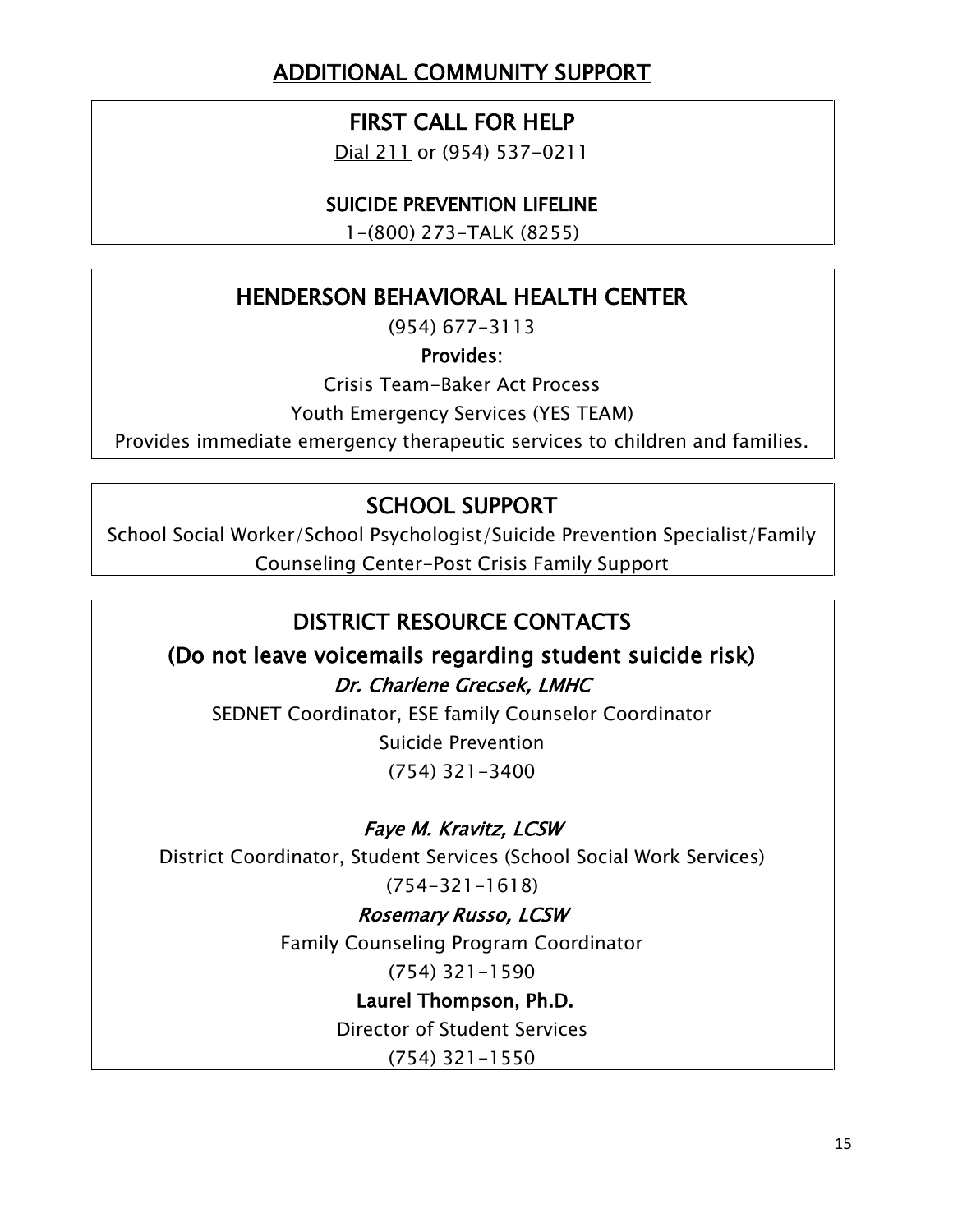### APPENDIX A:

# POSSIBLE PRECIPITATING EVENTS OF SUICIDE & RISK FACTORS (CAUSES OF DISTRESS)

#### Family Problems:

- Changes in family structure
- Loss of job by parent
- Death of a family member or abandonment
- Life threatening disease
- Constant arguments within the family or family violence
- Separation/divorce or marital instability
- New family, blended or step family
- Physical/sexual abuse or neglect from parents
- Parent alcohol/drug abuse
- Overprotecting/overindulging/being isolated from parents
- Poor communication between parents and children
- Excessive responsibility for sibling care
- Family history of suicidal behavior and/or psychopathology
- Lack of support from parents

#### School Problems:

- Loss of status (e.g., failure to make the team, drop in grades)
- Unreasonable expectations (pressures to excel from parents, school and self, straight A's, part-time job, play sports, etc.)
- Unsafe environments (gangs, bullies, runaway)

#### Personal/Social Problems:

- Previous suicide attempt
- Exposure to suicidal behaviors of friends/acquaintances, or in the media
- Loss of a close friend through rejection, moving away, death/suicide
- Loss of romantic relationship
- Lesbian, Gay, Bisexual, Transgender Questioning (LGBTQ)
- Loneliness/isolation/embarrassment/humiliation
- Peer pressure (drugs, truancy, sex)
- Poor coping skills
- Unintended pregnancy
- Succession of multiple problems
- Alcohol and drug abuse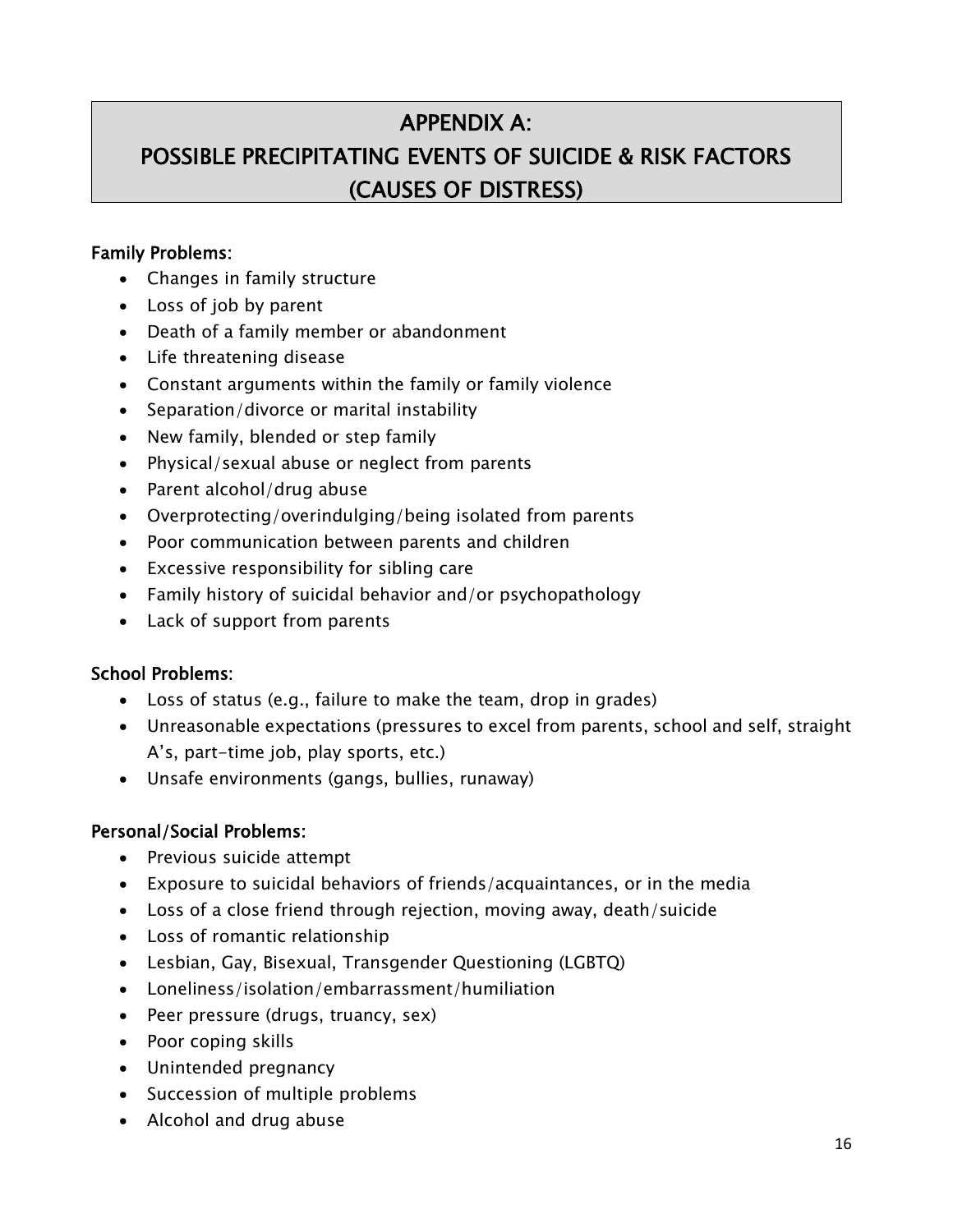- Distress over sexual orientation
- Victim of sexual assault
- Conduct disorders or aggressive/impulsive/disruptive behaviors
- Being homeless or having run away from home
- Chronic physical illness

#### Demographic Risk Factors:

- $\bullet$  Being male (for death by suicide)
- Being female (for suicide attempts)

# APPENDIX B: WARNING SIGNS

Teachers and other school personnel are often the first adults to hear about or encounter a student who is contemplating suicide. Listed below are specific signs and symptoms to better assist you in recognizing possible suicidal students. An excellent interactive web site about youth can be found at the [Warning Signs Interactive Site.](http://www.youthsuicidewarningsigns.org/)

### ELEMENTARY LEVEL

What to watch out for:

Small children are at risk at times when major change or trauma occurs in a family. Divorce, death or long-term life threatening illness of a parent may place excessive responsibility on children (such as caring for younger siblings). It is to be noted that one single factor does not necessarily constitute a risk of suicide. All areas need to be considered in context.

### 3 to 5 Years

- Sudden withdrawal
- Change in eating and sleeping pattern
- Sad face/Somber affect
- Irritable
- Cries often without obvious reason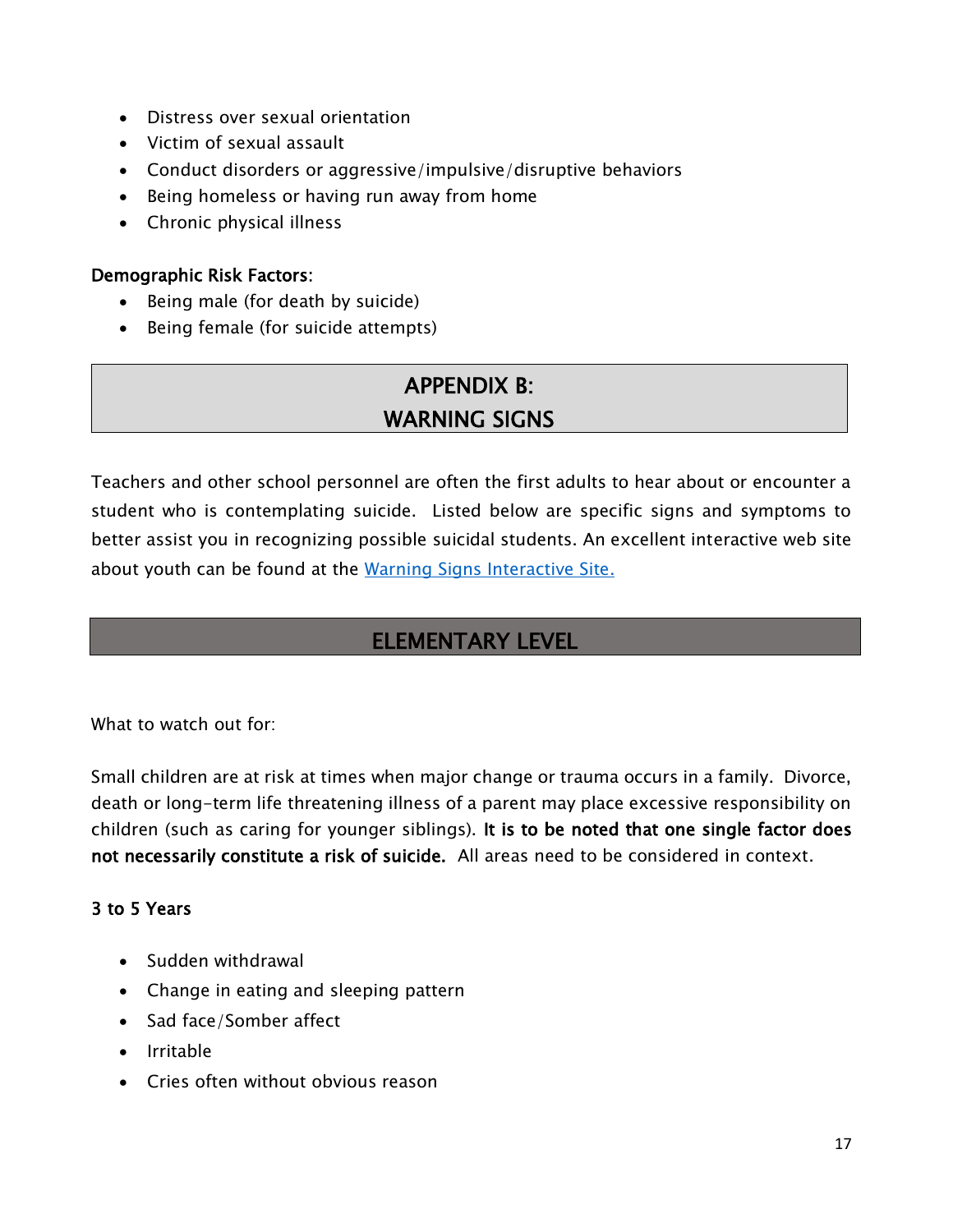### 4 to 10 Years

- Reckless acts
- Sudden behavior changes
- Angry outbursts
- Withdrawal from peers and family
- Preoccupation with death
- Talking about joining family members who have passed away
- Morbid artwork
- Somatic complaints to avoid school or fun activities
- Frequent, unexplainable accidents

### **SECONDARY LEVEL**

### Significant Changes in Student's Behavior / Personality

- Hopelessness or Feeling Trapped "no way out"
- Helplessness unable to alter their situation
- Low self-esteem
- Neglect of personal appearance
- Serious mood changes
- Not tolerating praise or rewards
- Abuse of alcohol and drugs
- Self-injurious behavior or accident prone
- Change in eating and sleeping patterns
- Giving away prized possessions
- Sudden happiness following prolonged depression
- Out of character outbursts such as violent actions, rebellious behavior, or running away
- Withdrawal from family and friends
- Getting into trouble with the law
- Difficulty concentrating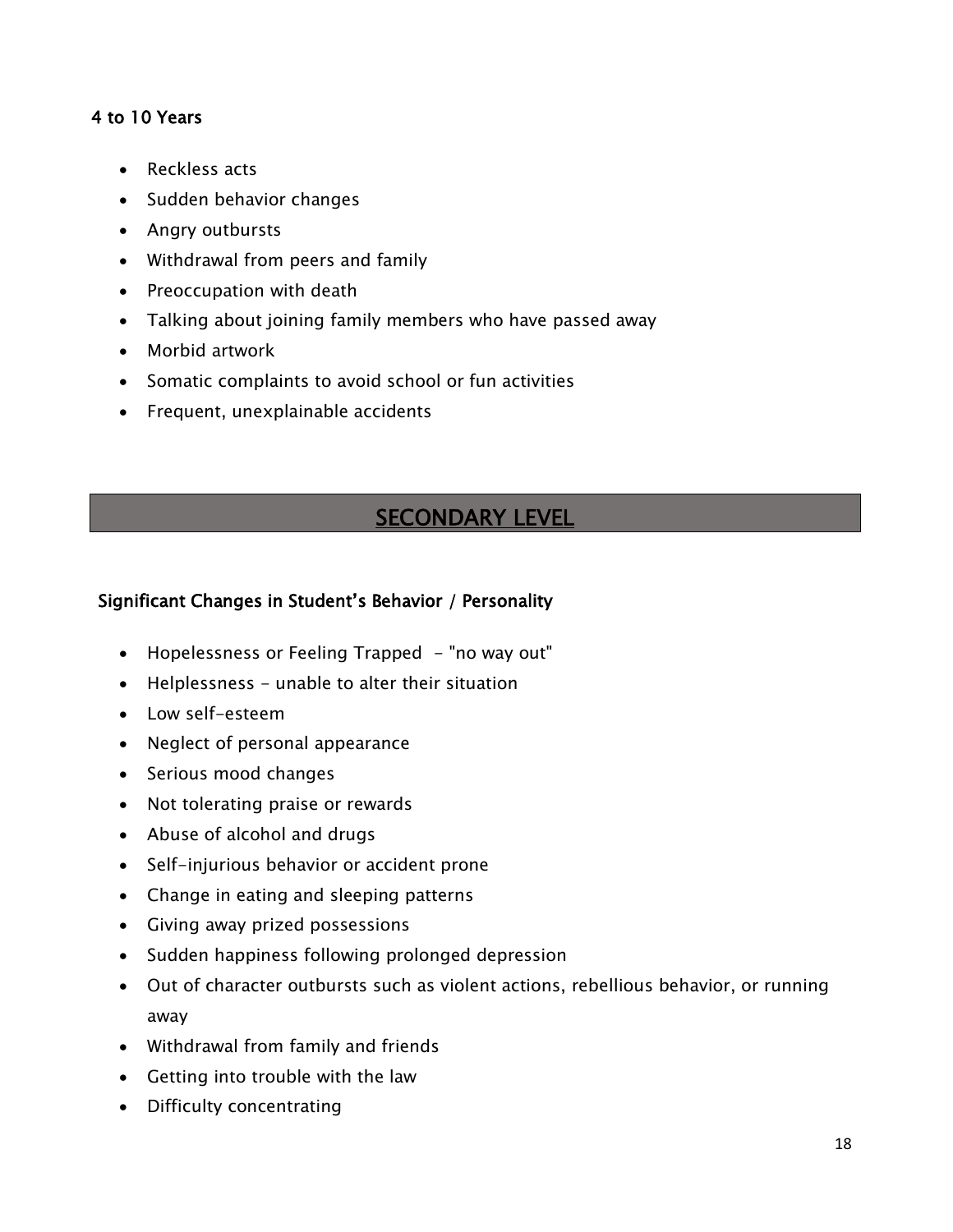Loss of interest in things one cares about

### Significant Changes in Academic Performance

- Skipping classes chronic tardiness
- Over achiever under achiever
- Assignments done carelessly or neglected
- Lack of interest or participation in class
- Falling asleep in class
- Sudden withdrawal from extracurricular activities
- Noticeable drop in grades
- A desire to end one's life may show up in artwork, poetry, essays, etc.

### Verbal Warning Signs

- Talks about death and asks questions about suicide
- Talks openly about suicide or a suicidal plan
- Complaining of being a bad person or feeling "rotten inside"
- Expresses a desire to join someone who has died
- Reports previous suicide attempts
- Expresses feeling like a burden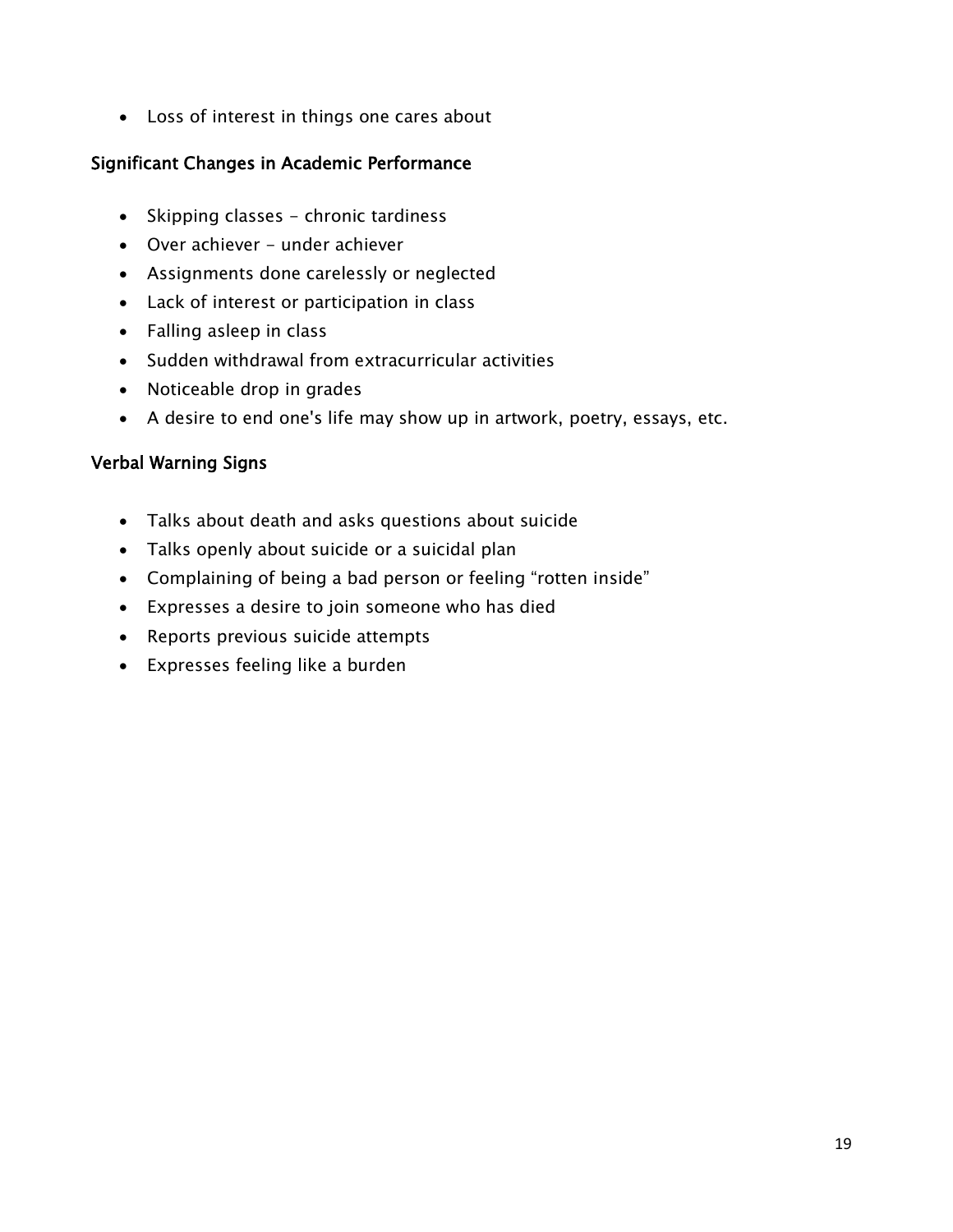# APPENDIX C: THE BAKER ACT

#### THE SCHOOL BOARD OF BROWARD COUNTY, FLORIDA

#### The Florida Mental Health Act (THE BAKER ACT)

#### F.S. Chapter 394, Part I Information

#### I. PURPOSE:

The Florida Law recognizes that some mentally ill persons (adults and children) may need to be involuntarily admitted to a mental health facility for evaluation and shortterm treatment. In such instances a person can be admitted involuntary only if there is a reason to believe they are mentally ill and without care and treatment, they are likely to suffer from substantial harm or are more likely than not to inflict serious, unjustified harm to another person.

#### II. INVOLUNTARY EXAMINATION CRISIS

A person may be taken to a receiving facility for involuntary examination if there is reason to believe that he/she is mentally ill (See F.S. 394.463) and because of his/her mental illness:

A. He/She has refused voluntary examination after conscientious explanation and disclosure of the purpose of the examination:

#### or

He/She is unable to determine for him/herself whether examination is necessary:

#### and

B. Without care or treatment, the person is likely to suffer from neglect or refuse to care for himself or herself; such neglect or refusal poses a real and present threat of substantial harm to his/her well-being; and it is not apparent that such harm may be avoided through the help of willing family members or friends or the provision of other services: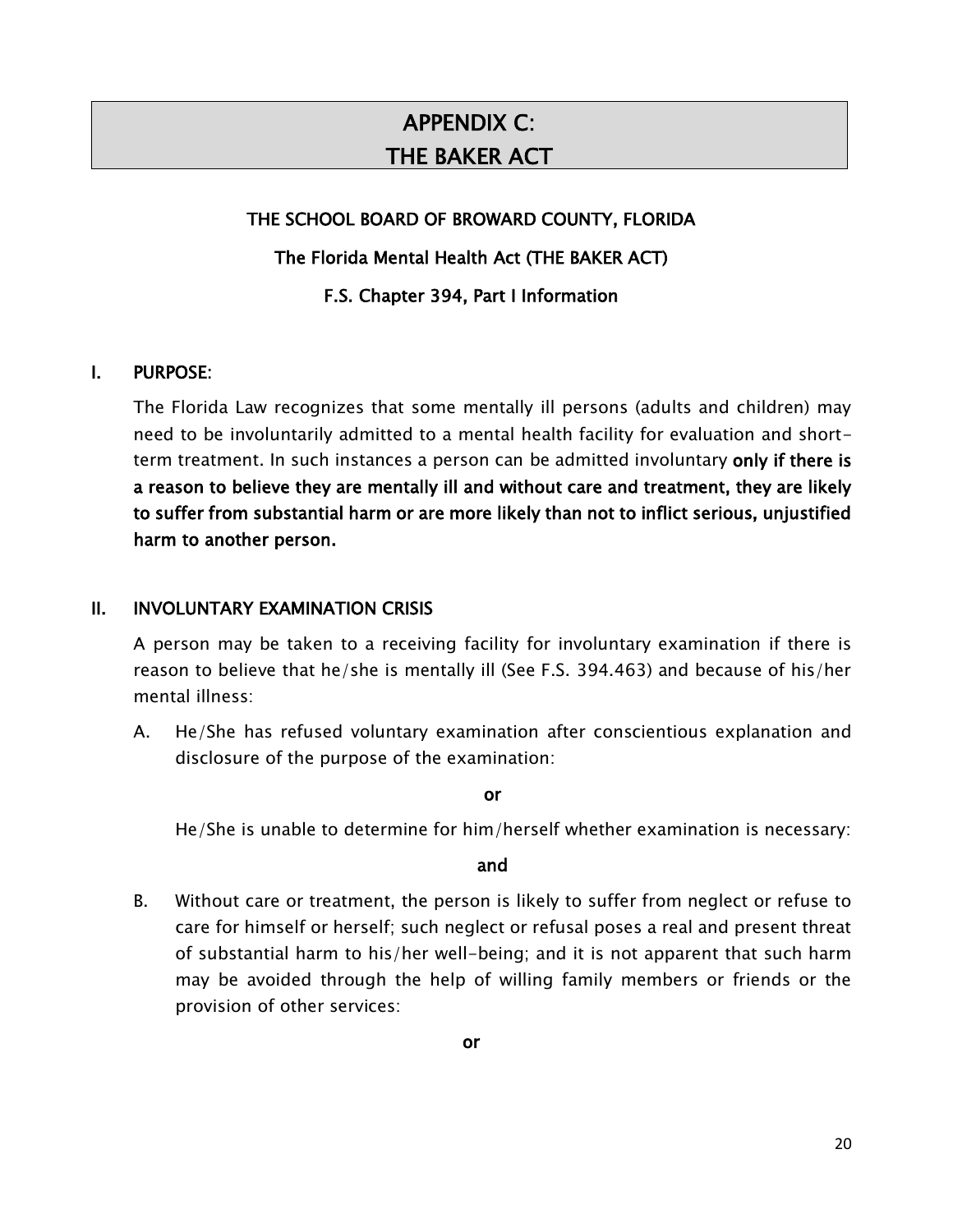There is a substantial likelihood that without care or treatment the person will cause serious bodily harm to himself or herself or others in the near future, as evidenced by recent behavior.

#### III. RULES:

- A. The Baker Act Process is to be considered a resource of last resort.
- B. This procedure is applicable only to children and adults who display "mental illness" as defined in Florida Statutes and who refuse voluntary examination or admission to a mental health facility. F.S. 394.455 (18) states "mentally ill" means an impairment of the mental or emotional processes that exercise conscious control of one's actions or of the ability to perceive or understand reality, which impairment substantially interferes with the person's ability to meet the ordinary demands of living. For the purpose of this part, the term does not include a developmental disability as defined in Chapter 393, intoxication, or conditions manifested only by anti-social behavior or substance abuse impairment.
- C. The Baker Act procedure must not be considered or implemented as a regular school behavioral intervention such as "time out" or "isolation". Neither may it be used only for removing the child or adult from the school campus or for disciplinary reasons. This civil procedure is intended to protect the child from harm to himself or others, and to obtain emergency mental health treatment.
- IV. PROCEDURES (E/BD Center Principals have separate procedures but must follow steps 1,2,5, 8,and 9.)
	- 1. The principal has primary responsibility for the Baker Act process. The principal will receive information about Baker Act processes from a suicide prevention designee trained in a mental health field and assigned to the school on a full time basis (such as a guidance counselor). Administrative designees may be utilized when the principal is off campus or when, in the judgment of the principal, it is more appropriate to involve a designee on a particular case or for a particular step in the procedure.
	- 2. To help determine if a student is in danger of hurting himself/herself or others, the principal or administrative designee will involve appropriate school-based personnel (e.g. suicide prevention designee, school social worker, guidance counselor, family counselor [not ESE family counselor], ESE specialist, school resource officer, and/or peer counseling coordinator), and parent to de-escalate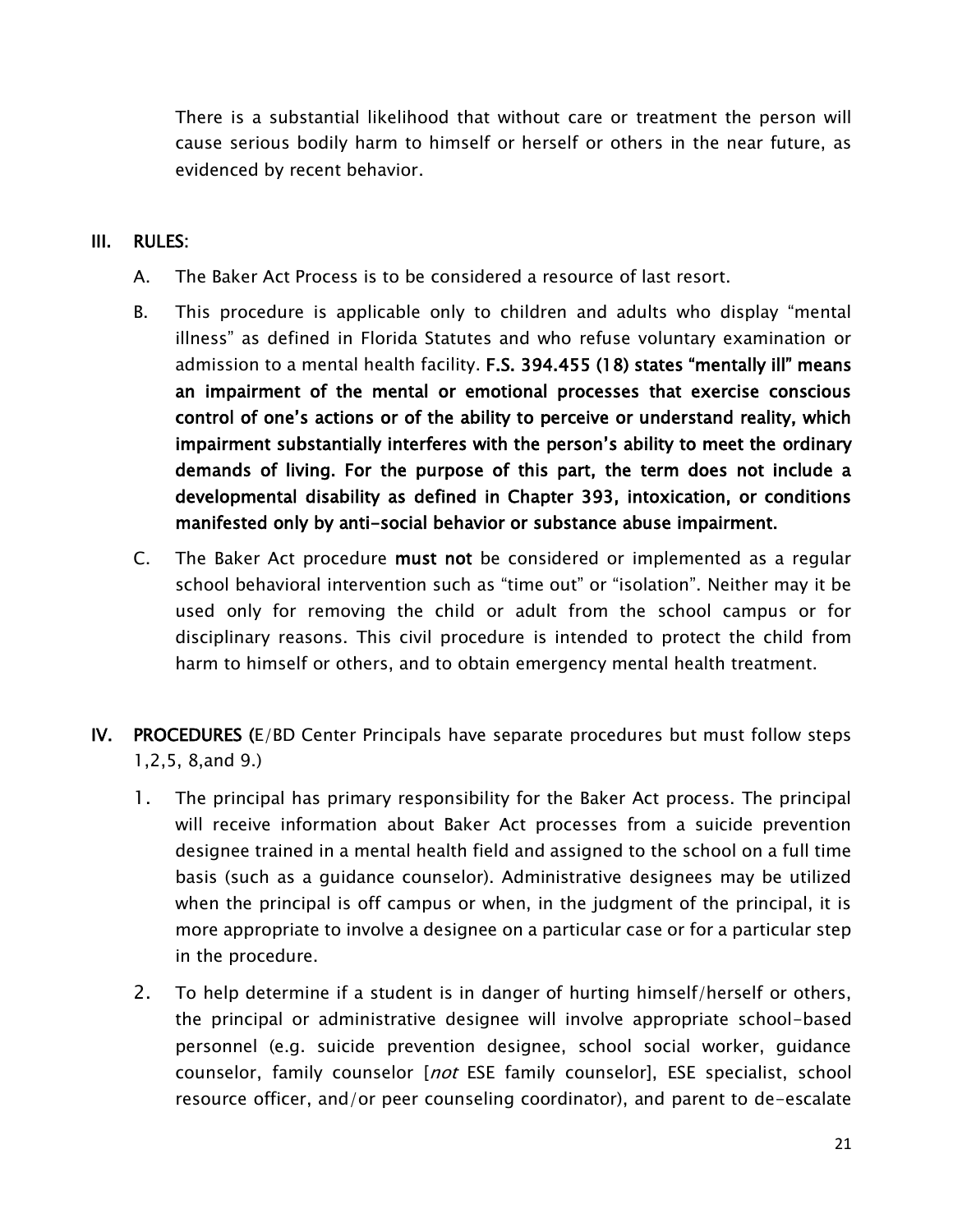the student. If de-escalation is not successful, the principal or designee will, based on their own observation and input from involved personnel, determine if there is a need to proceed with contacting the YES team, school resource officer deputy SRO/SRD or police.

- 3. The principal or administrative designee will discuss behavioral interventions with school-based student services staff and will together decide the appropriate course of action.
- 4. The principal or designee will call the parent, if parent contact has not yet been made. Parent contact must be completed except in extraordinary circumstances. (i.e. student is of age of majority, student is alleging abuse/or neglect by legal guardians). Multiple efforts to contact parents must be documented.
- 5. While in the process of assessment for lethality (meeting Baker Act criteria), the student must remain under the care and supervision of designated school personnel and is **NOT** to be released to guardian/caregiver.
	- a. Only after an assessment has been completed and documented by qualified school personnel, ascertaining said student does not appear to pose an immediate danger to themselves or others is the student to be released to the custody of their guardian/caregiver.
	- b. In the event a guardian/caregiver wishes to remove the student from school before an assessment has been completed, school personnel will utilize the assistance of the School Resource Officer/Deputy (SRO/SRD), School Special Investigation Unit officer (SIU), or other law enforcement officials to ensure the assessment is completed before the guardian/caregiver removes the student from the school grounds.
- 6. After the above interventions, if it is determined the child is a danger to him/herself or others, or is suffering from mental illness, the school's designee may:
	- a. Request the SRO/SRD or other law enforcement official transport the student to the nearest receiving facility.
	- b. Alternatively the designee may contact the Youth Emergency Services (YES) Team at (954) 677-3113. This program provides mobile crisis intervention 24/7 for youth and families throughout Broward County. If the YES team determines involuntary placement is required, they will complete the necessary Baker Act documentation and arrange for transport of student to a Baker Act receiving facility.